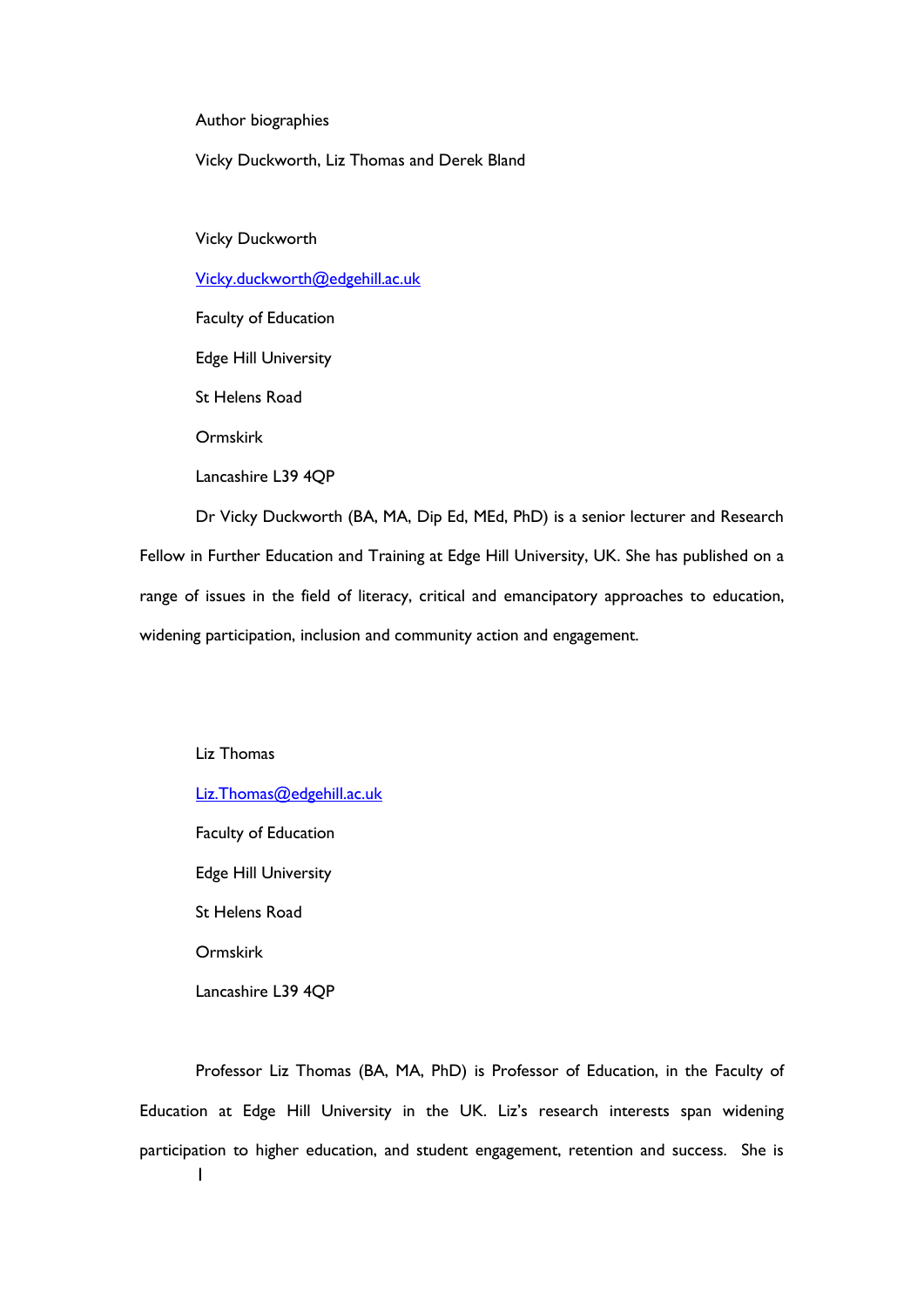committed to using research to inform policy and practice, particularly in relation to institutional transformation to support diverse students to access and succeed in higher education. She has developed and contributed to a number of evidence-informed change programmes engaging institutional teams in planning, implementing and evaluating change, and researched the process of change.

Derek Bland

[d.bland@qut.edu.au](mailto:d.bland@qut.edu.au)

Faculty of Education Queensland University of Technology Kelvin Grove Queensland, Australia, 4037

Dr Derek Bland (Dip Art, Grad Dip Ed, M Ed, PhD) is a Senior Lecture in preservice teacher education at Queensland University of Technology, Brisbane. His research interests include the intersection of socio-economic disadvantage and education, the role of imagination in engaging at-risk students, participatory action research and visual methodologies. Derek's publications generally relate to 'student voice'; he has published widely on issues of at-risk students and working with them as partners in the research process. Prior to joining QUT in 1991, Derek taught art in a variety of secondary schools. His background in visual arts informs much of his approach to teaching and learning as well as his current research.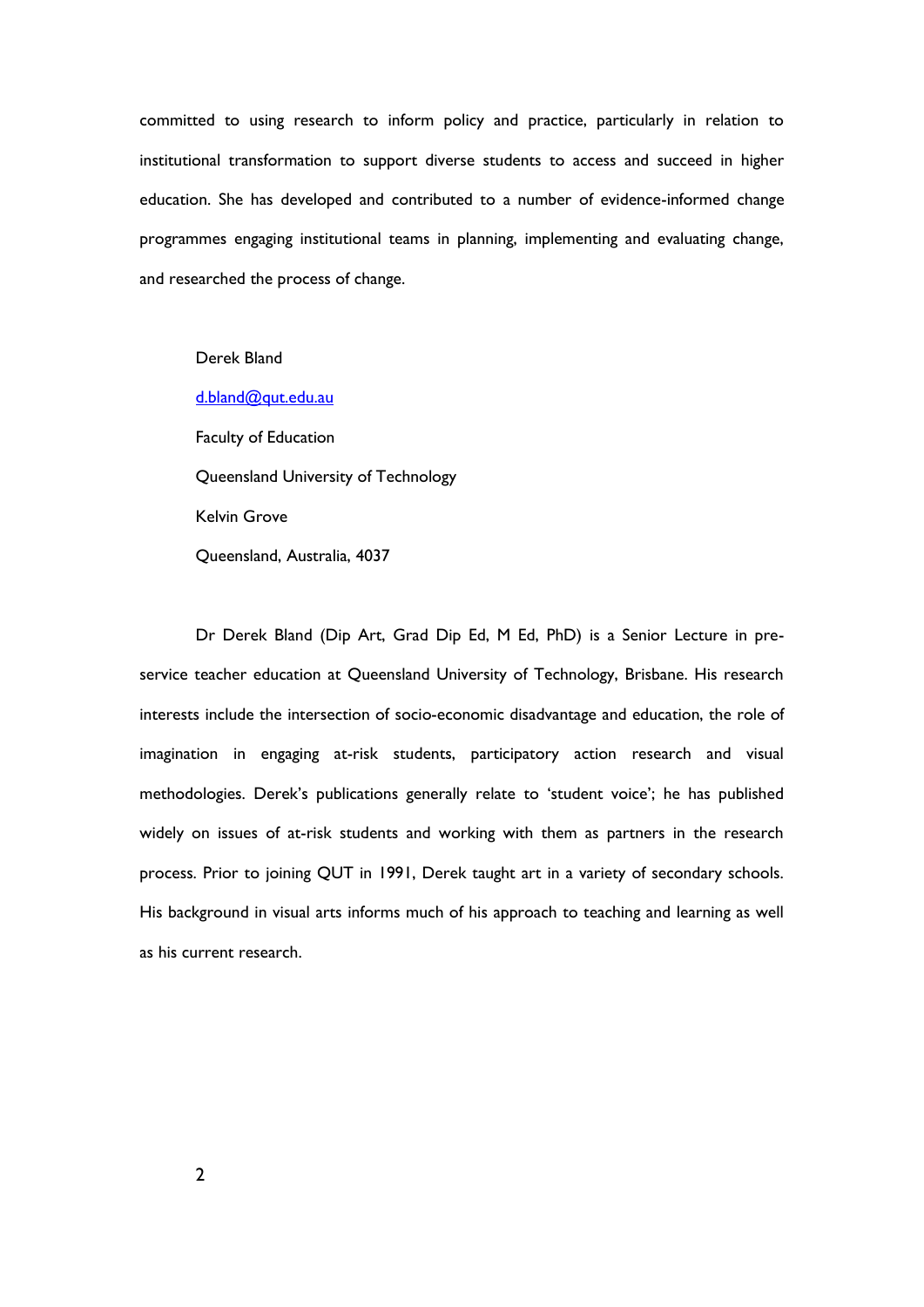# **Joining the dots between teacher education and widening participation in higher education**

## **Abstract**

In England and Australia higher education institutions (HEIs) are required to widen participation in higher education by students from under-represented and non-traditional groups. Widening participation is most effective when it starts early during compulsory education and other forms of pre-tertiary education. HEIs are providers of pre-service and in-service teacher education, and therefore have the potential to 'join the dots' between teacher education and widening participation. Two approaches are identified: recruiting more diverse cohorts of students to teacher education through targeted, relevant and engaging pre-entry experiences in schools and communities with low rates of progression to HE; and preparing all teachers to better support the tenets of widening participation through their professional roles in schools, colleges and communities. This paper focuses on the former, using a structural theoretical lens to understand low participation by particular groups of students. This framework is used to analyse two empirical examples, one from Australia and one from England. The paper concludes by recommending a more systemic approach to widening participation through teacher education, and makes practical suggestions informed by theory, practice and research.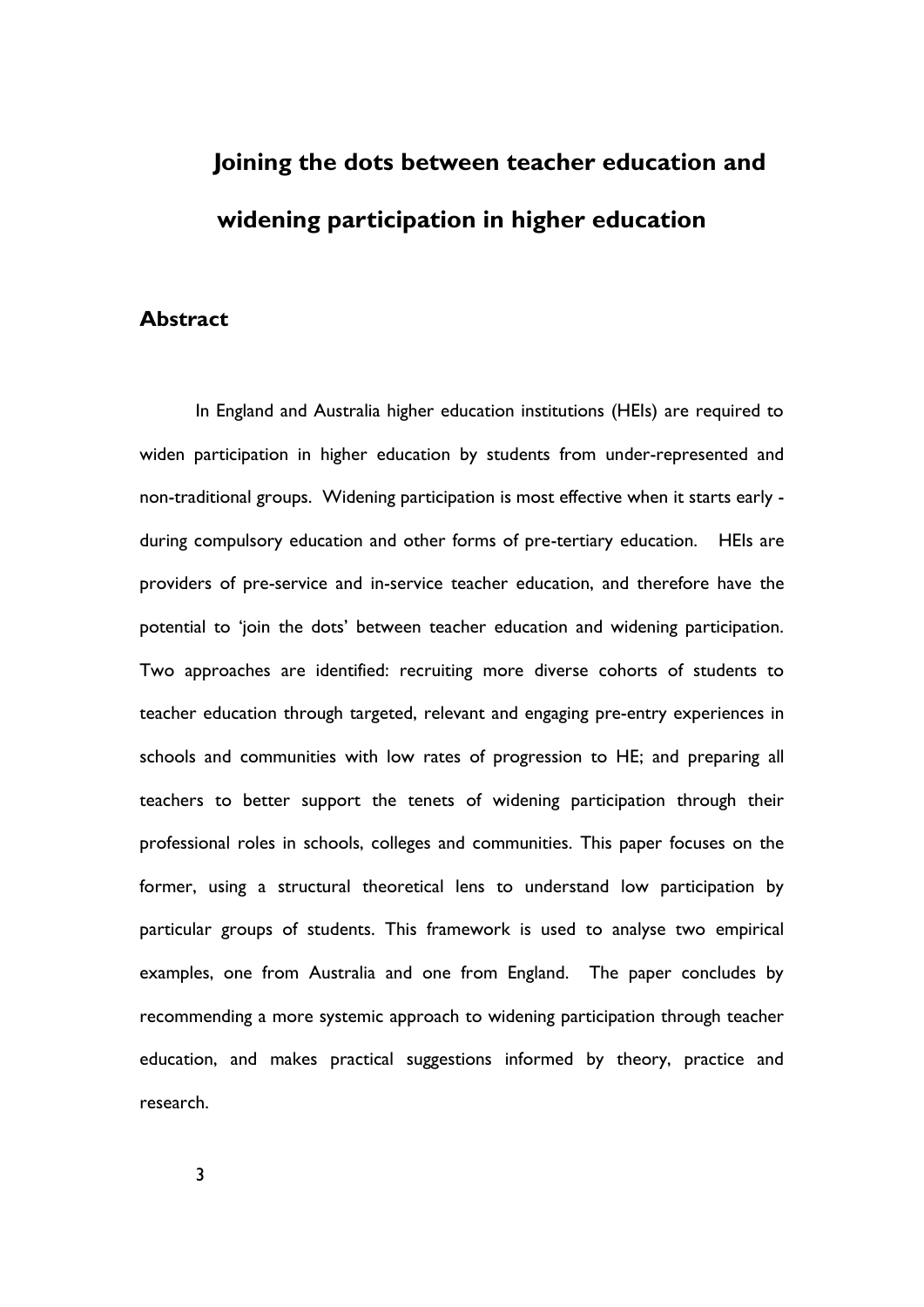## **Key words**

Teacher taster programmes, pre-service teacher education / initial teacher training; newly qualified teachers; widening participation; access to higher education; literacy; students as advocates/champions/ambassadors.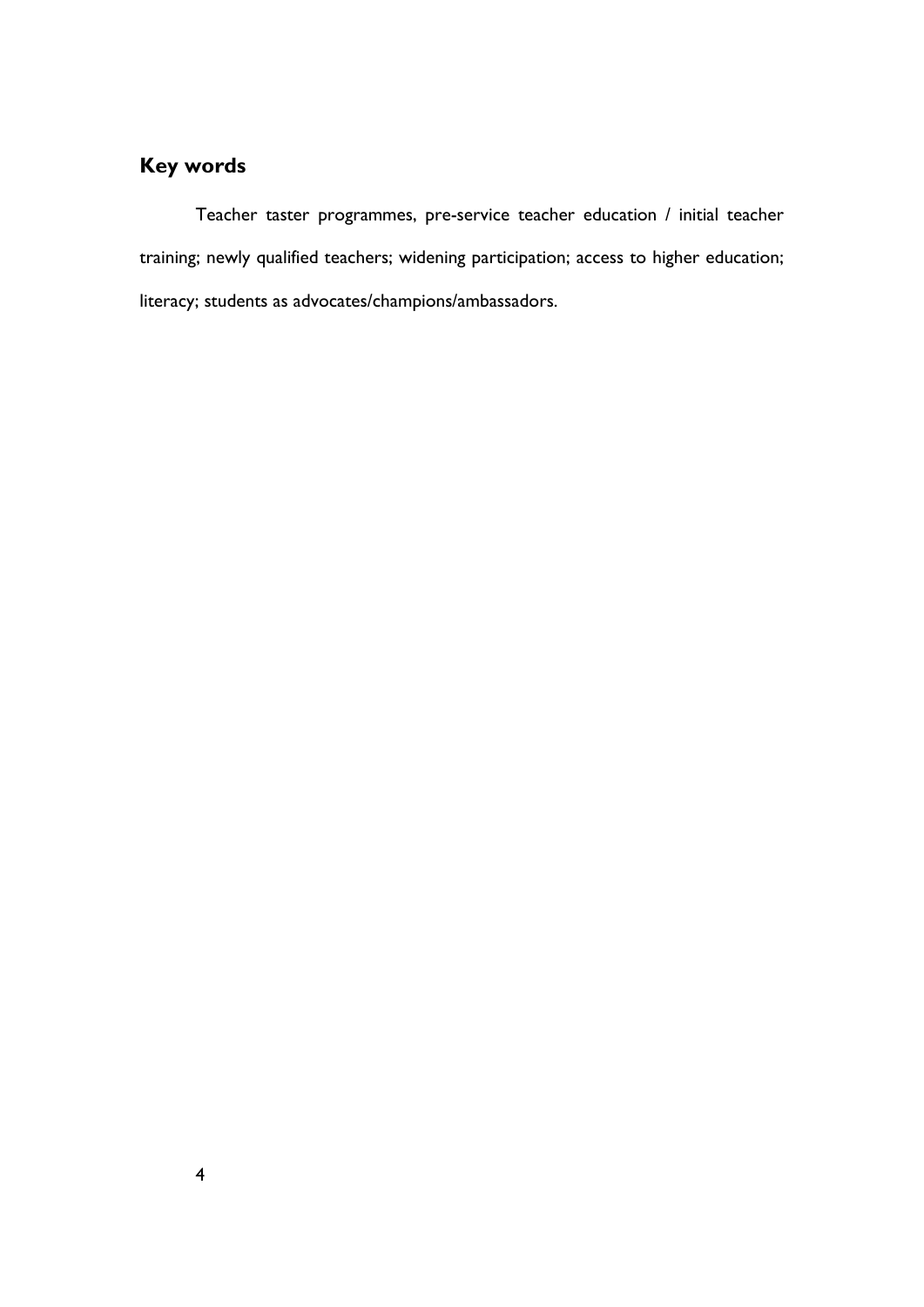## **Introduction**

In both England and Australia, higher education institutions (HEIs) are required to 'widen participation' (WP), with a particular emphasis in both countries on those of lower socio-economic status (SES) and from other under-represented minority groups. (In the Australian context see the Bradley Review, (Department of Education, Employment and Workplace Relations 2008); while in England see the National Strategy for Widening Access and Student Success (BIS 2014)).

It is widely agreed that widening participation needs to start early during schooling to maximise effectiveness (Moore Sanders and Higham 2013), and that schooling has a significant role to play in reinforcing or overcoming differential rates of participation in higher education. Low school-level attainment explains much of the difference in HE participation rates between social groups (Croll and Attwood 2013). School however often reinforces disparities: poor reading and writing scores at primary school are significantly associated with later low achievement (Cassen and Kingdon, 2007), and large numbers of high attaining disadvantaged pupils at the end of primary school perform less well than their peers subsequently (The Sutton Trust, 2008). Indeed, gaps in attainment for disadvantaged groups appear early in schooling and tend to widen throughout secondary education (Chowdry *et al.* 2012, Vignoles and Crawford, 2009).

This evidence points to the need to include schools, and teachers in the process of widening participation. And indeed, in both England and Australia crosssector partnership working between HEIs and schools to widen participation are the norm (Bowes et al 2013, Gale et al 2010 and Moore, Sanderson and Higham 2013). Simultaneously however many of the same HEIs recruit and train new teachers, and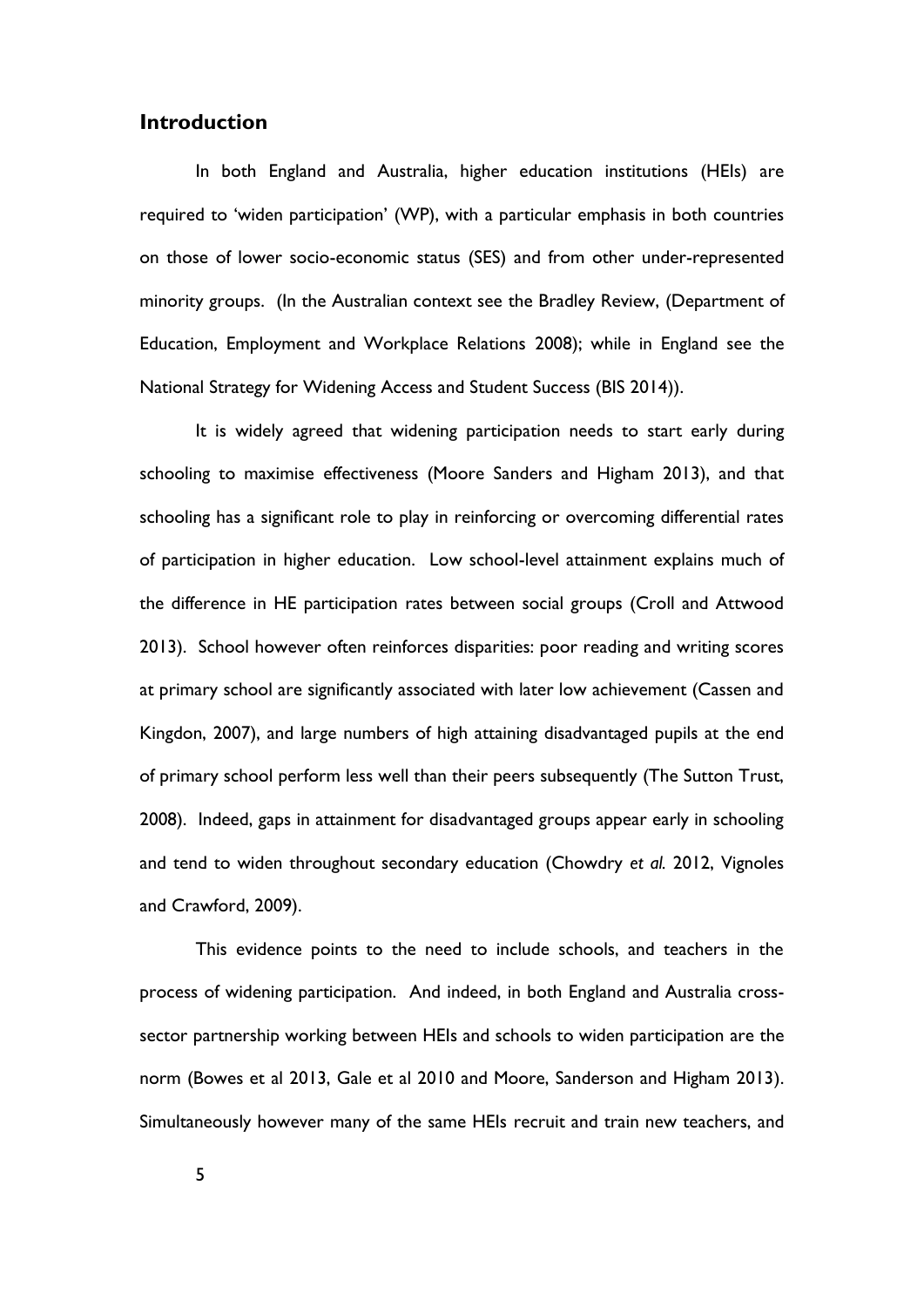provide continuing professional development to existing teaching staff. We believe therefore that their needs to be more 'joining of the dots' between teacher education and widening participation by the higher education sector. In a previous article (Thomas, Bland and Duckworth 2012) we explored ways in which initial and continuing teacher education programmes contribute to preparing teachers to advocate for WP. In this paper we consider how initial teacher education programmes can increase the diversity of their student body, and thus contribute to the capacity of the teaching profession to act as both role models and advocates for WP (see for example Irvine 2002, Clewell and Villegas 2001 and Duckworth & Maxwell 2015). More specially this paper considers the barriers to accessing teacher education for students from excluded groups both theoretically – drawing on the work of Bourdieu and other complementary theorists - and in practice - using two examples undertaken by the authors to engage people from under-represented and non-traditional groups in teacher education resulting in qualified teacher status.

## **Widening participation in England and Australia**

Australia began its journey towards wider participation in higher education in 1990 (DEET 1990). More recent targets introduced by the Federal Government in 2009 (Department of Education, Employment and Workplace Relations, 2009) include increasing the number of low socio-economic students enrolled in higher education from 15 per cent over the last two decades to 20 per cent by 2020 and increasing the number of Indigenous (Aboriginal) students eligible for university entrance. To achieve the targets, the Australian Government invested \$437 million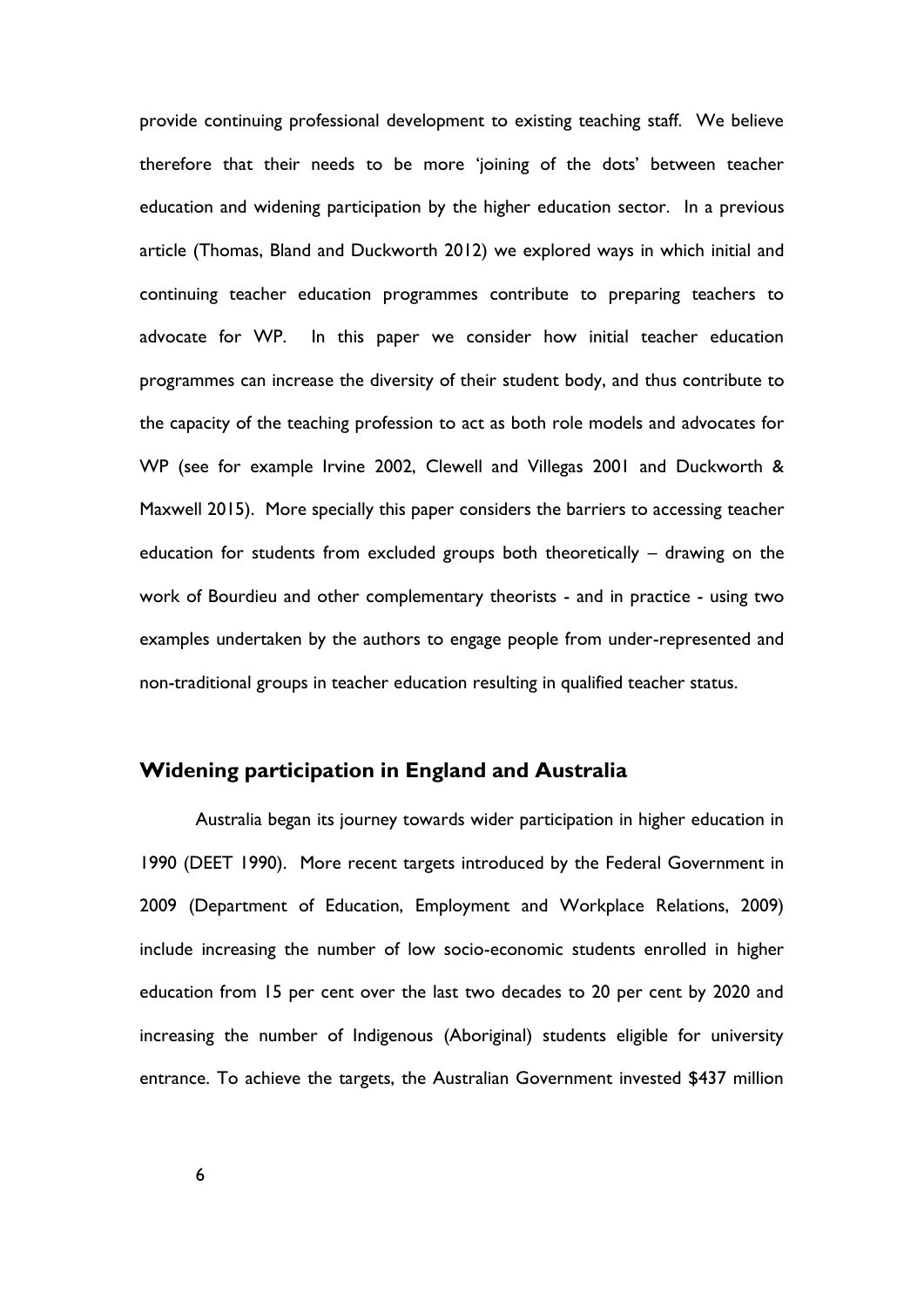over four years to encourage tertiary institutions to expand their leadership role and provide higher education to all groups in society.

In England the Department for Business, Innovation and Skills published the National strategy for access and student success in 2014. This builds on about two decades of national and institutional policy and practice to widen participation (see for example Gorard et al 2006 and Moore, Sanders and Higham 2013). The focus is not just on students entering higher education, but on completion, attainment and employment outcomes too (HEFCE 2013). The annual performance of each HEI for access is published by the Higher Education Statistics Agency in relation to students from state schools, lower socio-economic groups, low participation neighbourhoods, mature students and in receipt of the disabled students allowance<sup>1</sup>, and similar data is published in relation to continuation and completion. In 2015-16 HEFCE allocated £364.2 million to HEIs to widen participation under the Student Opportunity fund [\(http://www.hefce.ac.uk/sas/funding/\)](http://www.hefce.ac.uk/sas/funding/) and in the same year over £700 million was committed by institutions in Access Agreements from their additional fee income (www.offa.org.uk).

## **Defining widening participation**

Widening participation terminology is problematic, because WP is, as Watson describes, a 'portmanteau' term (Watson 2006). It is used to refer to a process (of change), groups of under-represented students (to be targeted) and the

<sup>&</sup>lt;sup>1</sup> [https://www.hesa.ac.uk/index.php?option=com\\_content&view=article&id=2072](https://www.hesa.ac.uk/index.php?option=com_content&view=article&id=2072)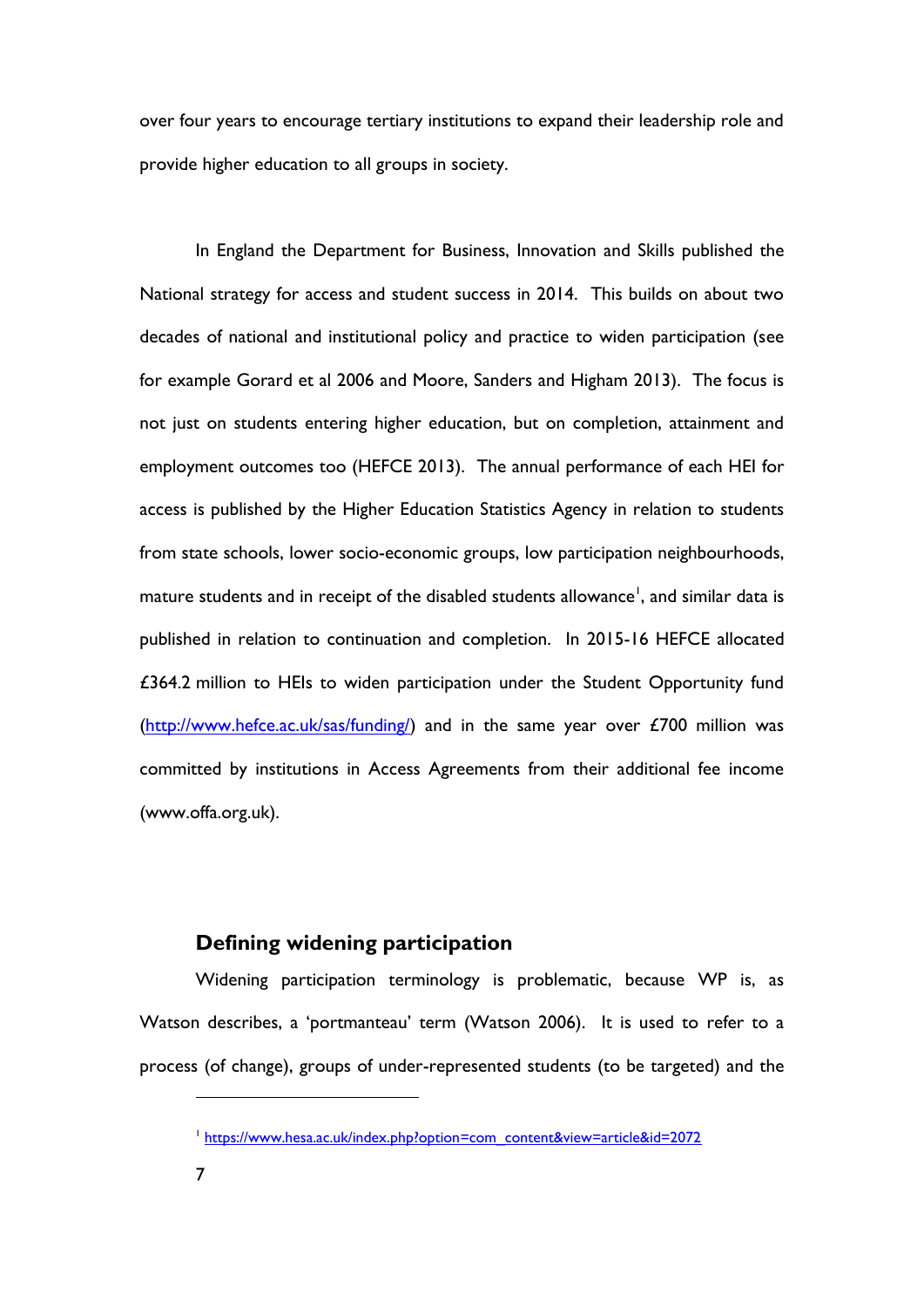outcome (of change to create a more equitable higher education system and society). All of these usages have a common focus on students from backgrounds and with characteristics that historically have not participated in higher education, and are contemporarily under-represented. In some instances however it is merely used to refer to these students gaining access to higher education, and other conceptualisations focus on access, retention and success in higher education and beyond. The nomenclature is often dominated by a 'deficit' view of these students, positioning them as *less* motivated, *less* well prepared and *less* well qualified, and a threat to academic standards and norms.

The notion of WP is increasingly complex as many once under-represented groups are now, in terms of crude numbers, not 'under-represented' but they are unevenly distributed (i.e. disproportionately in post-1992 HEIs where the intake traditionally been more diverse, disproportionately part-time and more likely to be local students). WP is also often thought of only in terms of undergraduates. However, there are many graduates and postgraduates who, in some senses, might be considered WP (black, working class background, part-time students/ full time workers – see McCulloch and Thomas 2011). As such in the changing face of society where communities are diverse and complex we suggest the need for a broader lens to view notions of WP. This lens includes our own political motivation towards the study; Western societies are characterized by structured inequality conveyed through a class system based on power which is both hierarchical and potentially damaging and conflictual. In exploring WP we recognise the need for rigorous sociological, demographic and economic analysis, including how literacy makes a difference in communities and institutions in relation to other forms of available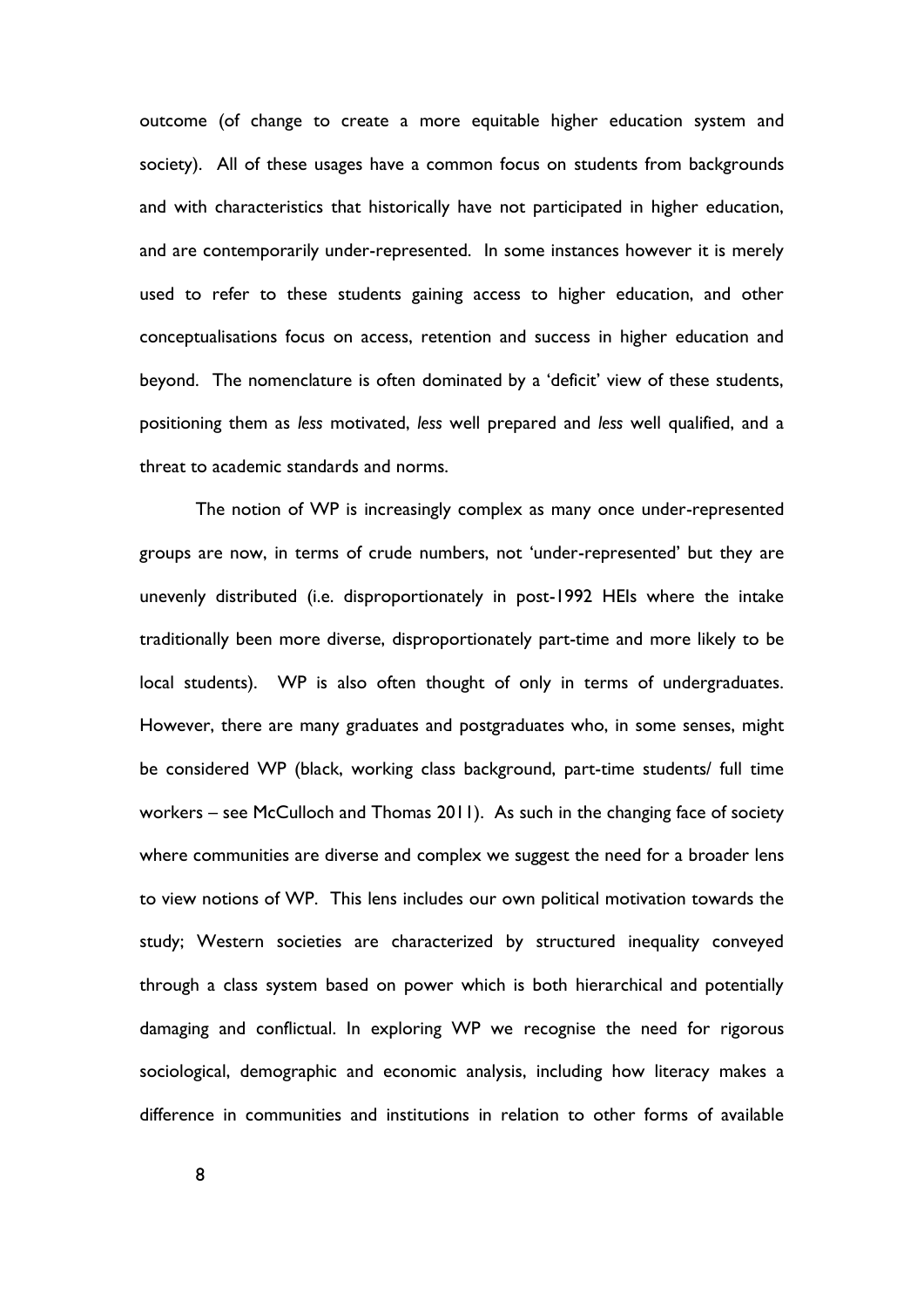economic and social capital (Ade-Ojo and Duckworth, 2015).

## **Widening participation in teacher education**

Thus, while both Australia and England have national policy directed towards widening participation *per se*, it is instructive to look at the case of teacher education in particular. Analysis from the UK (Woodfield 2014) provides an overview of the field of education in comparison to other subject areas and the sector as a whole. Data about the student population in the education discipline in the UK is extracted from this report and summarised below.

Table 1: Characteristics of students studying education undergraduate degrees in the UK compared to the whole HE sector (based on 2010-11 data, 1,631,468 students in the HE sector, 103,881 or 6.4% in education)

| <b>Student characteristic</b>   | Education (%) | Sector (%) |
|---------------------------------|---------------|------------|
| Traditional age                 | 38            | 60         |
| Mature age                      | 62            | 40         |
| Women                           | 80            | 57         |
| Men                             | 20            | 43         |
| Higher socio-economic status    | 17            | 25         |
| Lower socio-economic status     | 23            | 23         |
| Data missing                    | 60            | 52         |
| Parent(s) with HE qualification | 20            | 31         |
| Parents without HE              | 36            | 30         |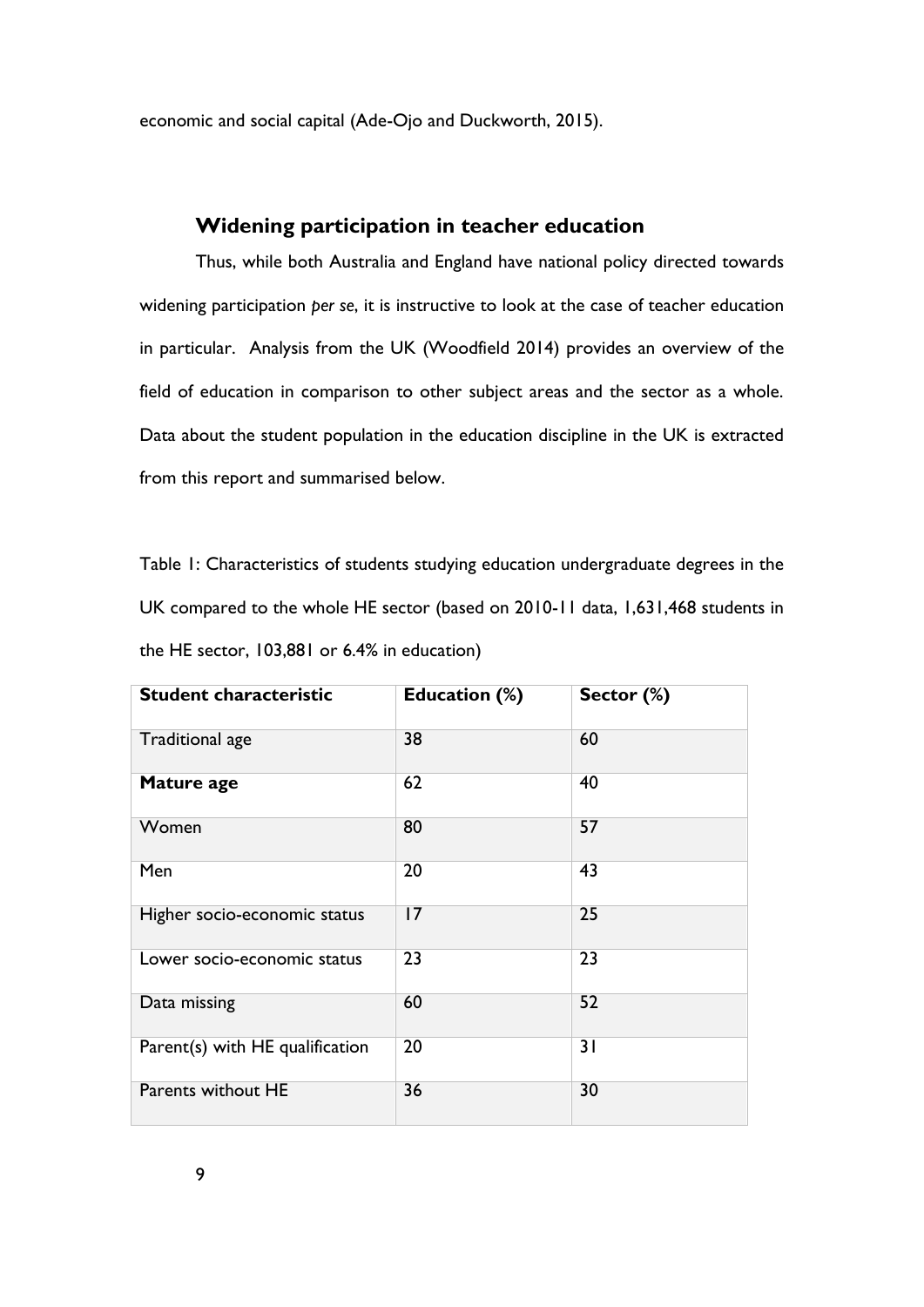| Data missing        | 43 | 39 |
|---------------------|----|----|
| White               | 83 | 71 |
| Non-White           | П  | 3  |
| Data missing        | 6  | 16 |
| No known disability | 92 | 91 |
| Declared disability | 8  | 9  |

Extracted from Woodfield, 2014

From this data it can be seen that in the UK education performs well with respect to mature age students (which is defined as those over 21 years on entry), but poorly in relation to indicators of class (socio-economic status and parental education) and ethnicity, while men are badly under-represented both in comparison to the sector and the population as a whole. The representation of students who declare a disability is broadly in line with the sector. This therefore points to the need for efforts to widen participation in teacher education in relation to socioeconomic status and those who have no family history of higher education, non-White ethnic groups and men. Indeed, there is national concern about the mismatch between the ethnic backgrounds of education students compared to the numbers of BME pupils attending schools (DfE, 2013).

Despite the differences in participation by students from traditionally underrepresented groups across the disciplines (Woodfield 2014), there is a shortage of research about widening participation to specific disciplines (see for example Kaehne et al 2014 literature review about interventions to widen participation in healthcare programmes). The field of teacher education is no exception (see Moran 2008 with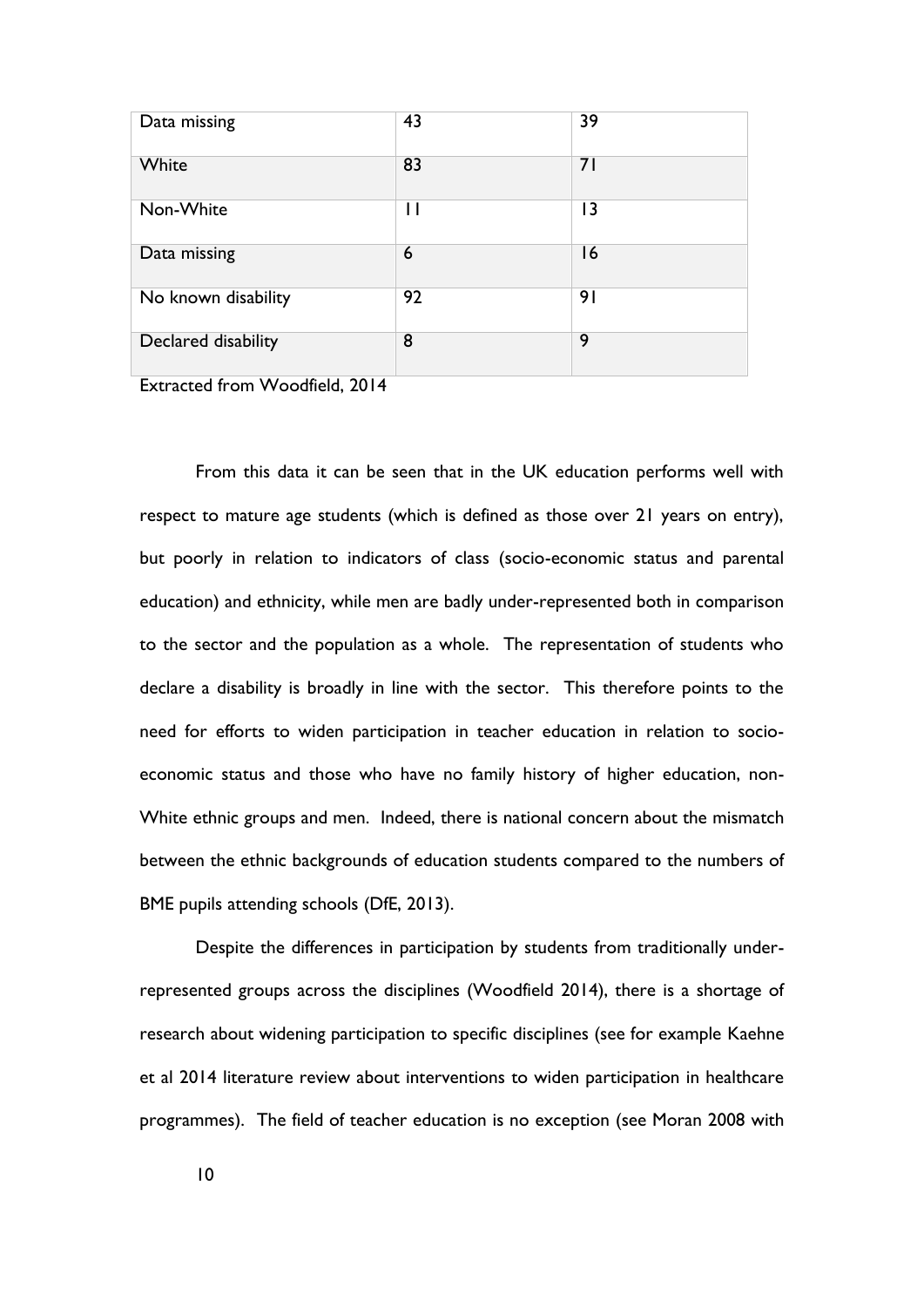regards to the UK context, Macqueen 2012 in Australia and Kelly-Blakeney 2014 in Ireland). Moran (2008) suggests that in the UK there are few initiatives geared specifically at recruiting under-represented groups into teacher education, although she notes that the expansion of entry routes does appear to have impacted positively on fair access and widening participation. Similarly, in Australia, there appears to be little information relating specifically to widening participation in teacher education, although Macqueen (2012) argues that education and nursing should be particularly attractive to students from lower socio-economic status backgrounds while Sellar and Gale applaud a recent focus of WP initiatives on "the capacity to imagine futures" (2011 p122).

The demographics of society are fluid and constantly shifting and it is imperative that in the recruitment and training of teachers this is addressed. British society has become more multicultural over the years and as such teachers need to embrace that diversity. Furthermore, in both British and Australian contexts, many communities, schools and further education colleges are not only ethnically diverse but many also have a proportion of refugees and asylum seekers who have come from challenging backgrounds.

## **Theoretical approach to WP**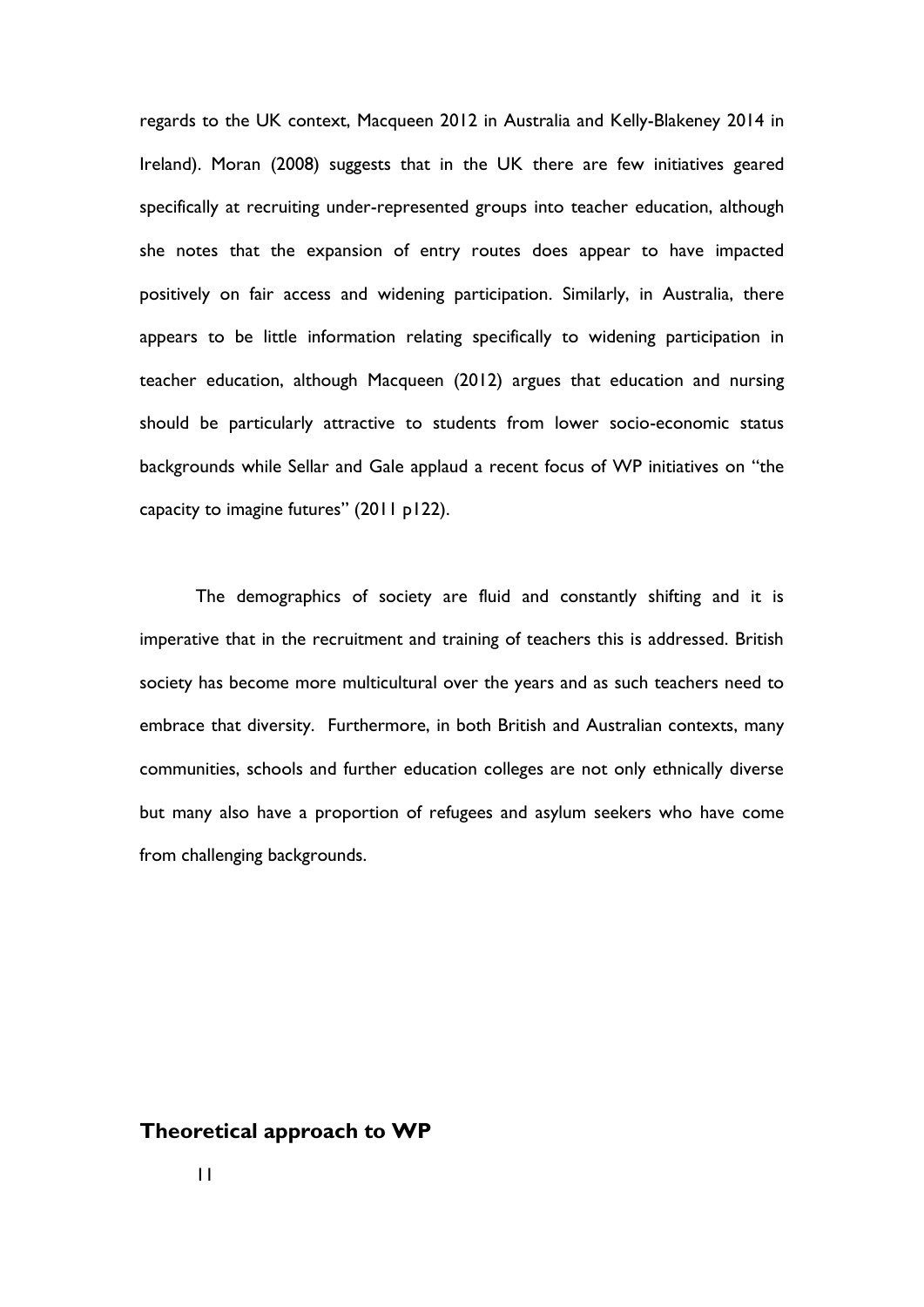There is debate amongst WP researchers about the causes of lower rates of participation amongst some groups compared to others (Kettley, 2007). In light of this debate we set out our conceptual position that informs this paper. We share a general acceptance of Bourdieu and Passeron's (1977) theories of cultural capital and habitus as explanations of educational disadvantage and, therefore, of much inequity in educational outcomes and progress of WP students into teaching. This structural approach to inequality sees many of the problems to be embedded into the structures and systems of society in general, and education in particular. This can be contrasted with approaches that place greater emphasis on individual responsibility and agency, and thus tend towards individualising the problem, and locate it within individual students as part of a wider discourse of deficit and failure. In the remainder of this section we examine structural theory about the barriers of access to higher education. This complements the empirical evidence from the northwest of England and Queensland Australia, discussed below, and informs our analysis and implications for teacher education programmes.

"Cultural capital", a major concept in Bourdieu and Passeron's (1977) theory of social reproduction, incorporates ways of speaking, behaving, and interacting, which are learned through interactions with family and social institutions such as home and schools (McLaren, 1989; Meadmore, 1999, Mills and Gale 2003, 2007) and is, therefore, class-related. "Habitus" is the disposition to act in certain ways determined by cultural capital and is the embodiment of cultural capital. This concept has been applied to institutions such as schools by Reay, David and Ball (2001), and higher education institutions (Thomas 2002). In this approach, schools have an identifiable habitus which incorporates practices which mutually shape and reshape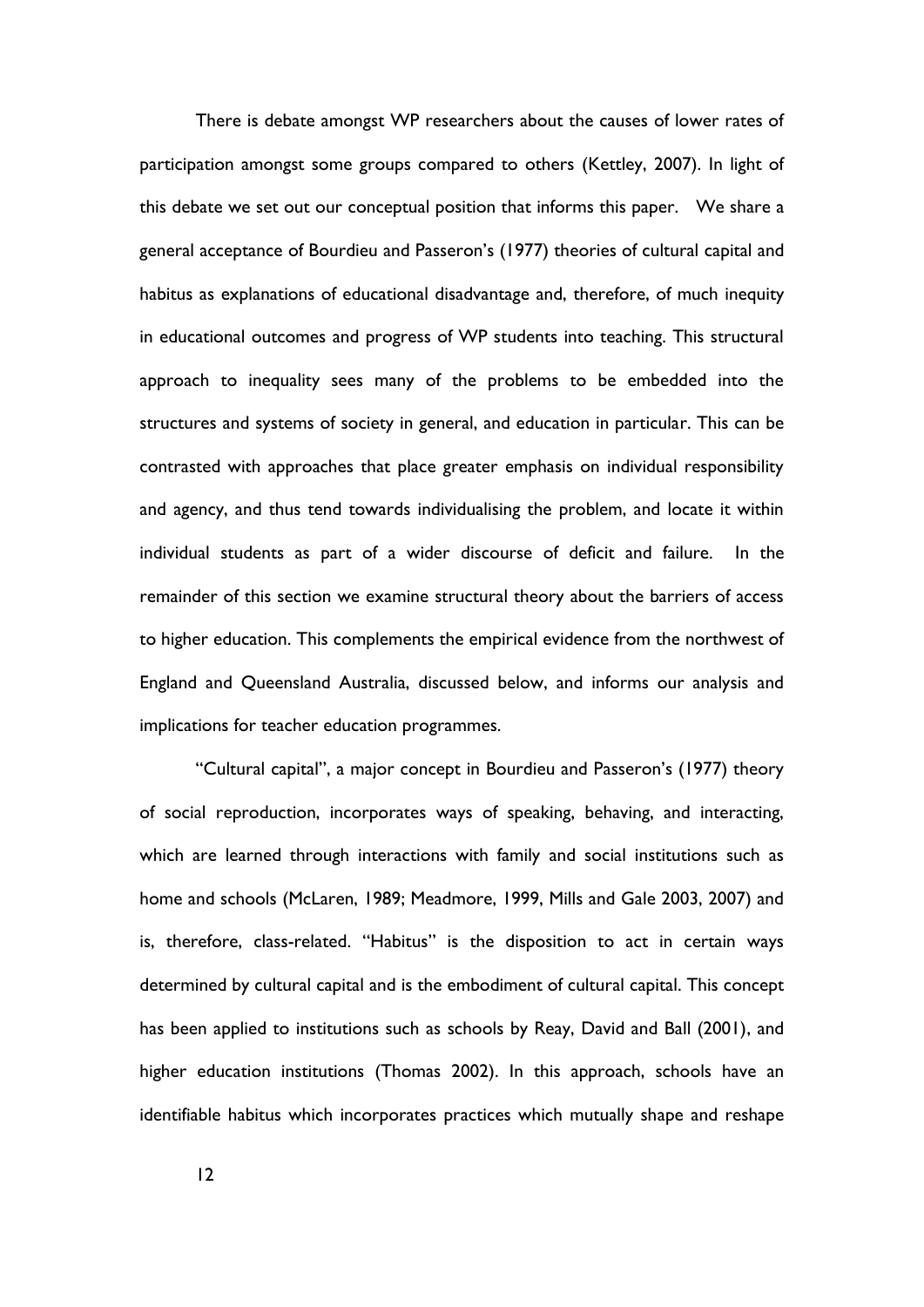the institutions with their students, their communities and the wider socioeconomic cultures of their catchment areas (Reay et al. 2001, para 1.3). Schools in Australia and the UK, in the main, display a middle-class habitus regardless of their geographical and cultural location.

Reay et al. (2001) emphasised that the positioning of students in relation to the institutional habitus of their school is determined by the congruence of their families' habitus (ibid para 1.7), thus directly impacting educational outcomes and potentially limiting opportunities for those students who do not meet schools' cultural expectations, and advantaging those who do. The work of these authors and our own position may be seen as being influenced by Paul Willis' research. Like Willis' (1977) study, we explore how learners' 'choices' or lack of them, still reflect a distinctive cultural pattern of social reproduction. Ball (2008), Reay (2006), Duckworth (2013), Ade-Ojo and Duckworth (2015) discuss the impact of globalisation on education, noting that society's notion of 'choice' is flawed and not all social groups have the same advantages. They challenge and continue to challenge a legacy left by New Labour, continued by the coalition government, and most recently by the Conservatives of a meritocratic system, which supports theories that assume 'choice' paradigms in exploring education and choice career trajectories rather than recognising structural inequality. This reductive lens fails to see the impact of capital, or the lack of capitals on choice, and the impact of this as symbolic violence (Duckworth 2013, 16).

Symbolic violence occurs when those in a dominant position apply rules and judgements according to their own value system (in other words according to their own habitus) and those subjected to the violence are in a weak position to challenge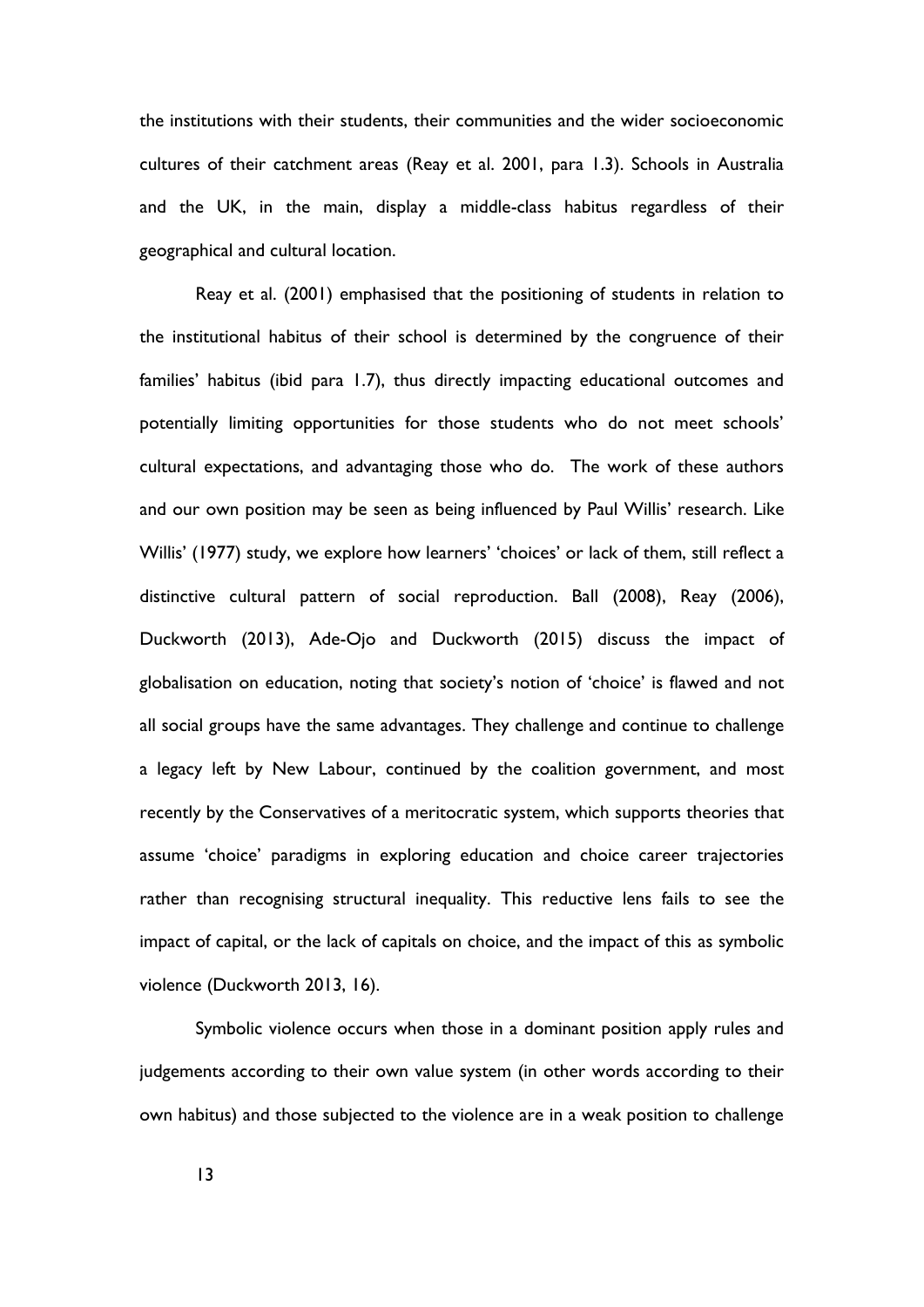the dominance (Duckworth 2013, 14). The 'victim' accepts the status quo as if it were the natural order (Mills, 2008a). As Mills (2008b) points out, teachers may play a role in maintaining inequality, as they may not see and "often do not intend the social sorting that schooling imparts on students" (p. 262), heedless of how "the hidden linkages between scholastic aptitude and cultural heritage point to the role that schools and school systems play in reproducing social and cultural inequalities" (p. 261).

Working-class, ethnic minorities and other under-represented students are marginalised through conflicting habitus and school expectations of cultural capital. When the middle class enter the educational field possessing a set of dispositions that are deemed the 'norm' this enables acclimatisation to the school system like 'a fish to water' (Bourdieu and Waquant 1992: 121). With this in mind we argue that the flow of symbolic violence may be ruptured by providing strategies to promote wider engagement of teachers from diverse communities to then become ambassadors of WP and effectively disrupt the traditional, middle-class, white, norms. Juxtaposed to this the trainee teachers and qualified teachers' impact on the flow of capitals of their learners and promote WP together with what Duckworth and Maxwell (2015) describes as a social justice model of mentoring which is embedded within the system rather than an add-on.

## **Literacies and progression into Teaching**

14 Teachers are perceived as having legitimate knowledge that they can pass onto students who, in many cases, do not have the 'right' knowledge, possessing, for example, vernacular literacies rather than those of the dominant institution (Duckworth and Brzeski 2015). This legitimacy is strongly linked to what and whose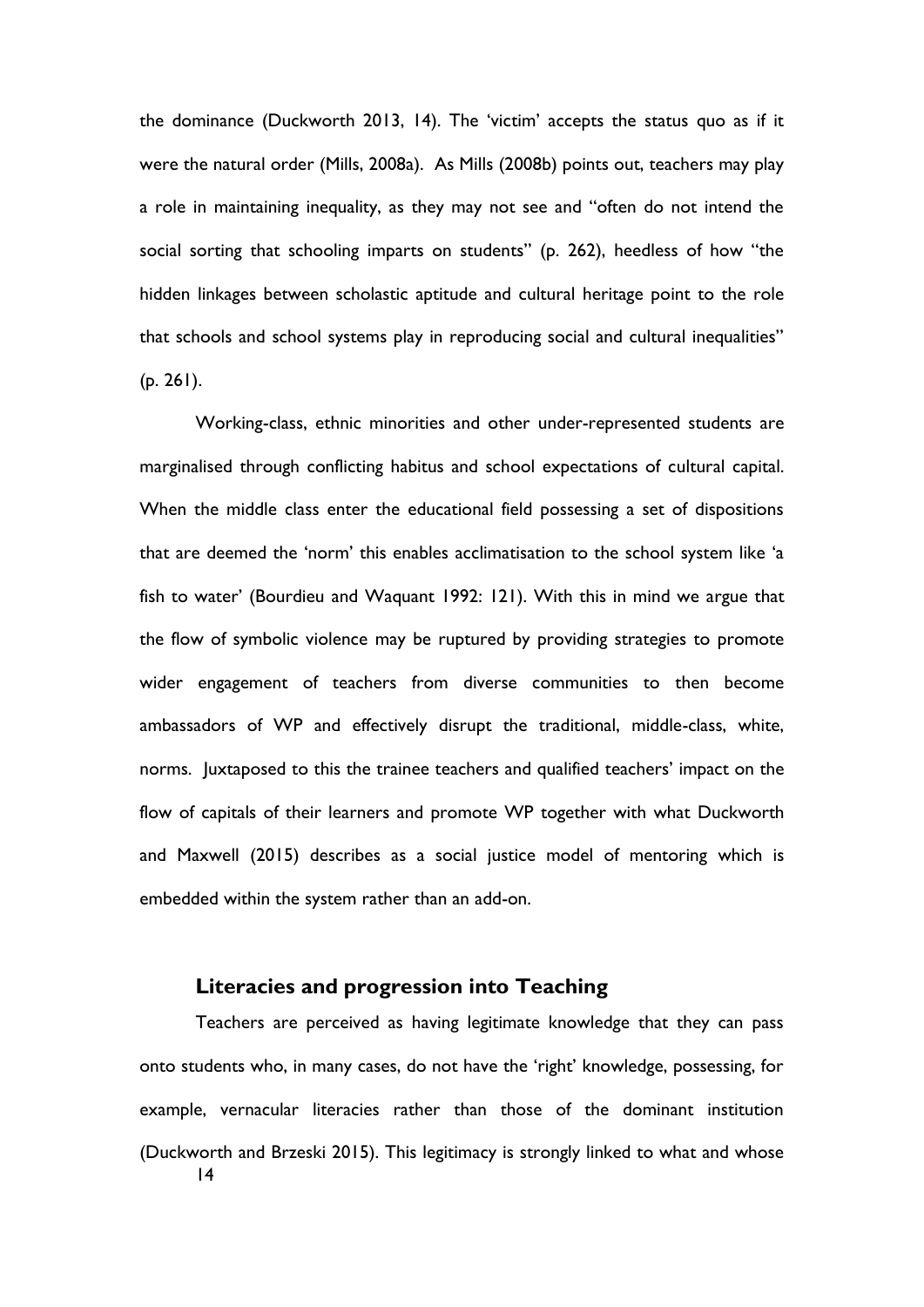knowledge is important and, therefore, to symbolic power. Together with other forms of capital, it is worth considering the impact of social conditions on linguistic capital as an embodied cultural capital. There is a recognition that 'language is not simply an instrument of communication: it also provides, together with a richer or poorer vocabulary, a more or less complex system of categories, so the capacity to decipher and manipulate complex structures, whether logical or aesthetic, descends partly on the language transmitted in the family' (Bourdieu and Passeron 1977: 73).

In developing his approach to language and linguistic exchange, Bourdieu applies and elaborates the ideas that make up the theory of practice (Bourdieu 1994: 17). He applies this to the relationship of linguistic habitus and the linguistic market. The agents' positioning within the linguistic exchange are in the context of family, school, peers, college, work etc. Bourdieu et al. (1994), Bourdieu (1994) and Goffman (1981) argue that when considering 'talk' and its function, more than linguistic analysis is required. The position of the speaker in relation to class, gender and ethnicity etc. need to be located. Indeed, speech is a signifier of positioning in the field and in recognition of this accents and dialect are recognised as working to scribe an agent's linguistic identity on their body. Lawler (2004) draws on *distinction* as a 'significant way class operates'; the dominant classes in society are in the power position to define their 'cultural arbitrary' as superior to that of the working classes, and thereby to naturalise their superiority. Symbolic power is present in the legitimate authority of the middle and upper class dispositions, which includes ways of speaking.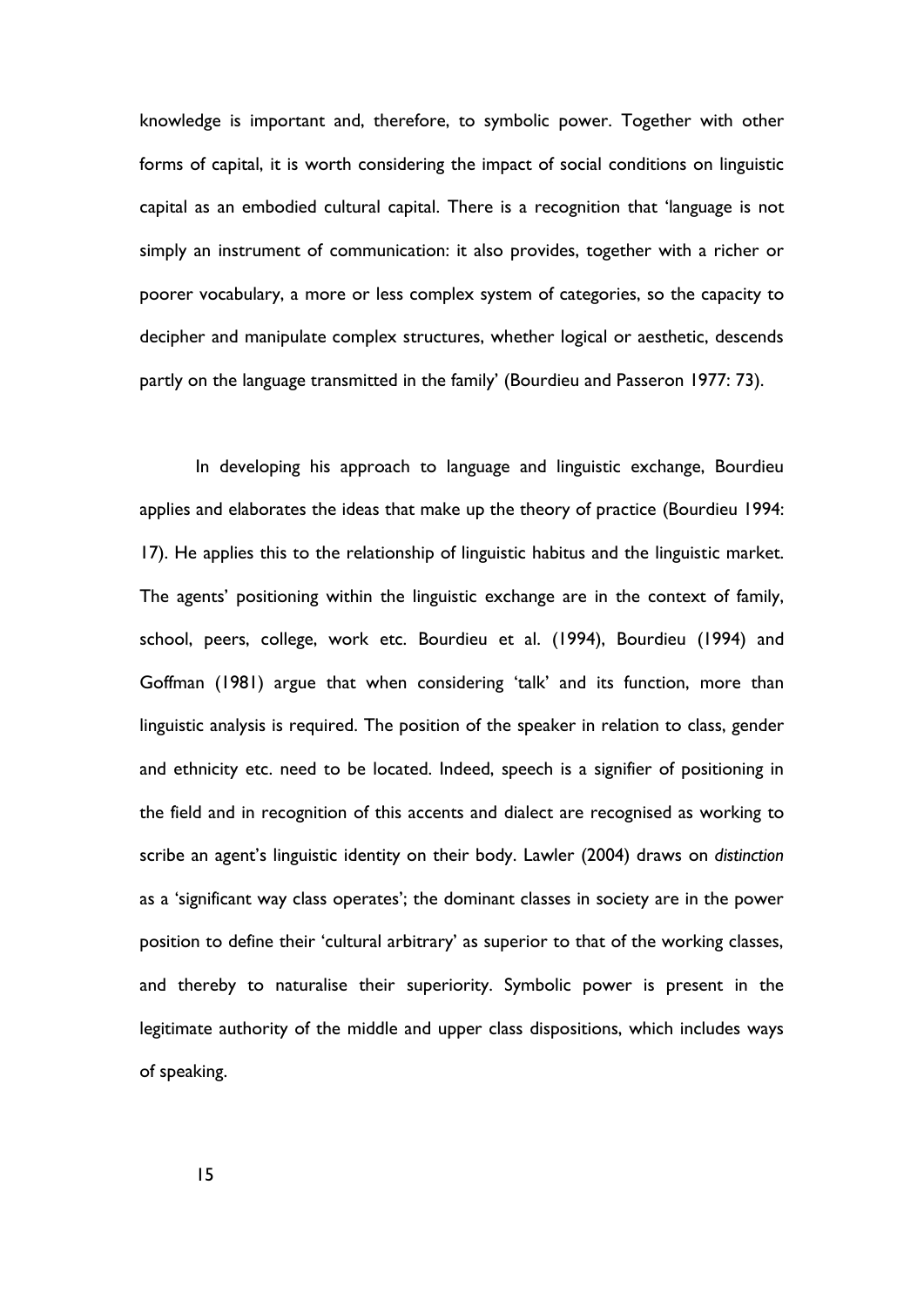Bernstein (1971) asserts that there are two language codes, restricted and elaborated. Elaborated is aligned with the middle and upper classes and defined as a richer use of language that for example would utilise more adjectives whilst restricted by comparison is viewed as more clipped and monosyllabic and aligned to the working classes. Bernstein believed that working class has access to one code, whilst the middle-class has access to both as a result of them having the opportunity to be more socially, culturally and of course geographically mobile throughout their life. Bourdieu argues that Bernstein fails to relate language and its codes 'to the social product to its social conditions of its production, or even as one might expect from the sociology of education, to its academic conditions', (Bourdieu 1994: 53).

Bourdieu's work on education and its impact in the reproduction of social inequality (Bourdieu and Passeron 1977) provides a framework to explore literacy as a cultural capital and teacher recruitment and education as a site of production and reproduction of power positions, where certain literacy practices are considered more legitimate than others. Literacy practices shape the way we relate to and interact with literacy and are interwoven with our identity and practices. It is important to recognise that literacy is not value free; it is not neutral but deeply political. Gee (2000) explores how discourses offer us markers of identity which can shift from one context to the next. For example, writing shopping lists to buy potatoes, milk and fish – we are writing as a mother, father, carer; on the other hand on writing this paper, we are positioned as academics. These changing discourses, in which we write are mediated through the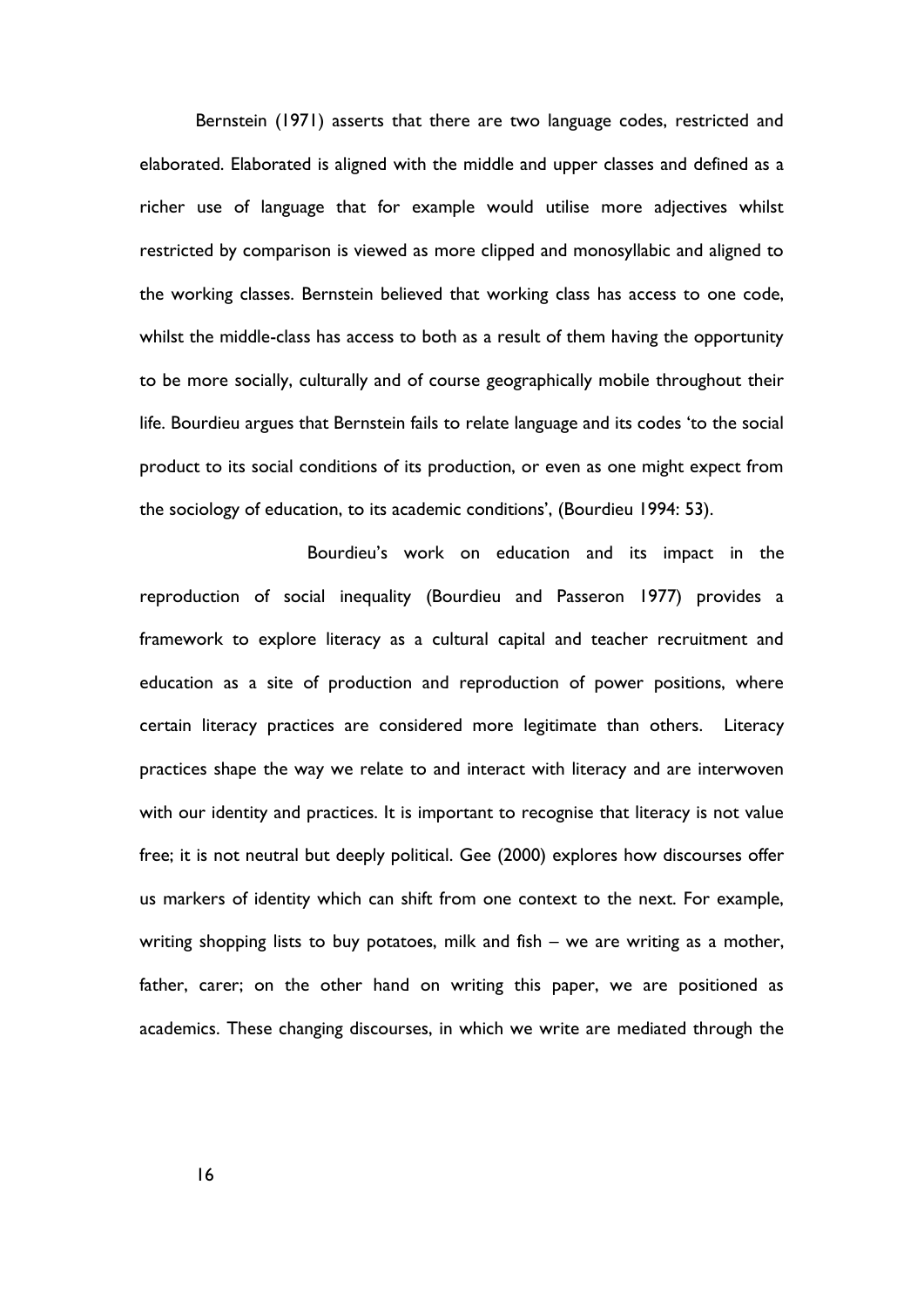literacy we use. These literacy events<sup>2</sup> (see Heath 1983; Street 1984; Barton 1994) have unequal power and value when framed against the dominant ideologies of literacy (Ade-Ojo and Duckworth 2015).

All uses of literacies are shaped in and by their social contexts which means that even the most established and institutionalised conceptions of literacy can be traced back to social and cultural conventions, needs and values (Gee 2000). Hence, literacy can never be regarded as objective and ideologically neutral. This paper seeks to contest the symbolic domination of institutionalised literacies and open up a frame of reference which offers the opportunity for potential teachers to accrue linguistic capital to rupture the cycle of symbolic violence. To do this we will explore how the participants on the teacher taster programmes did not feel well equipped to navigate through literacy practices of applying for university and navigating through the Higher Education system. Capital literacy practices are 'symbolic', which is in this case *institutional literacies*: the participants struggled with the institutional literacies to apply for teacher education courses and accessing Higher Education.

## **The empirical projects**

This paper draws on two studies to explore the barriers to accessing teacher education from an applied perspective: one in the North West of England and the

 $2^{2}$  A literacy event can be viewed as any occasion/activity where the written text is essential to the activity being carried out e.g. consider the notes we wrote to remember what we needed to buy from the supermarket and the writing of this paper needed to recognise the research, in terms of disseminating our finding to the world of academia.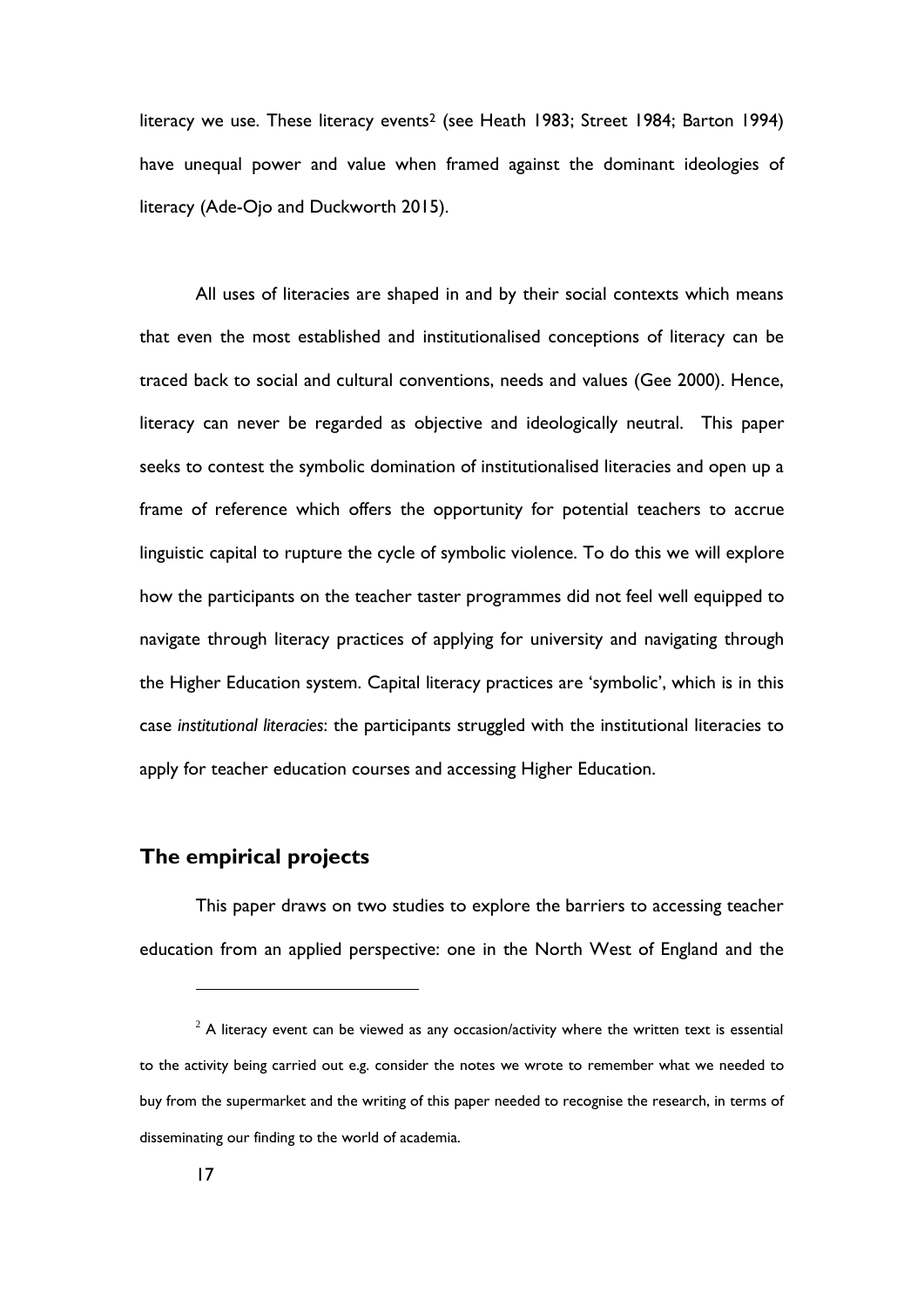second in Queensland Australia. The UK project, is focused on two community based teacher-education programmes; the Australian project, a response to WP understandings, is an equity-focused initiative introduced in mid-2008 to take preservice teacher education into the final two years of secondary school. Broad details of the latter project will be discussed later in relation to the findings of the British project.

# **Increasing the number of students entering teacher education from poor, ethnically diverse communities in the North West of England with low rates of participation in higher education**

The locations of the research projects we draw upon are in the North West of England; located in the culturally and ethnically diverse city of Manchester and Oldham a nearby local town. Manchester and Oldham have Industrial roots. Over the years Manchester has attracted many immigrants from around the world due to the wide variety of employment sectors that the city has had to offer, such as its textile industry and more recently the service industry. In Oldham the attraction has mainly been the industrial; the 1950s and 1960s saw immigrants arriving to work in the cotton mills where there was ample work and demand for labour was very high. These immigrants were willing to work long hours and undertake menial jobs for low pay. Many of the factories they worked in are now derelict. With the demise of Oldham's textile industry, since the mid  $20<sup>th</sup>$  Century, the town has seen hard times for the indigenous, the Indian, Pakistani, Bangladeshi and Caribbean Community. Today, 39.7% of school children in Oldham are from a minority ethnic group. The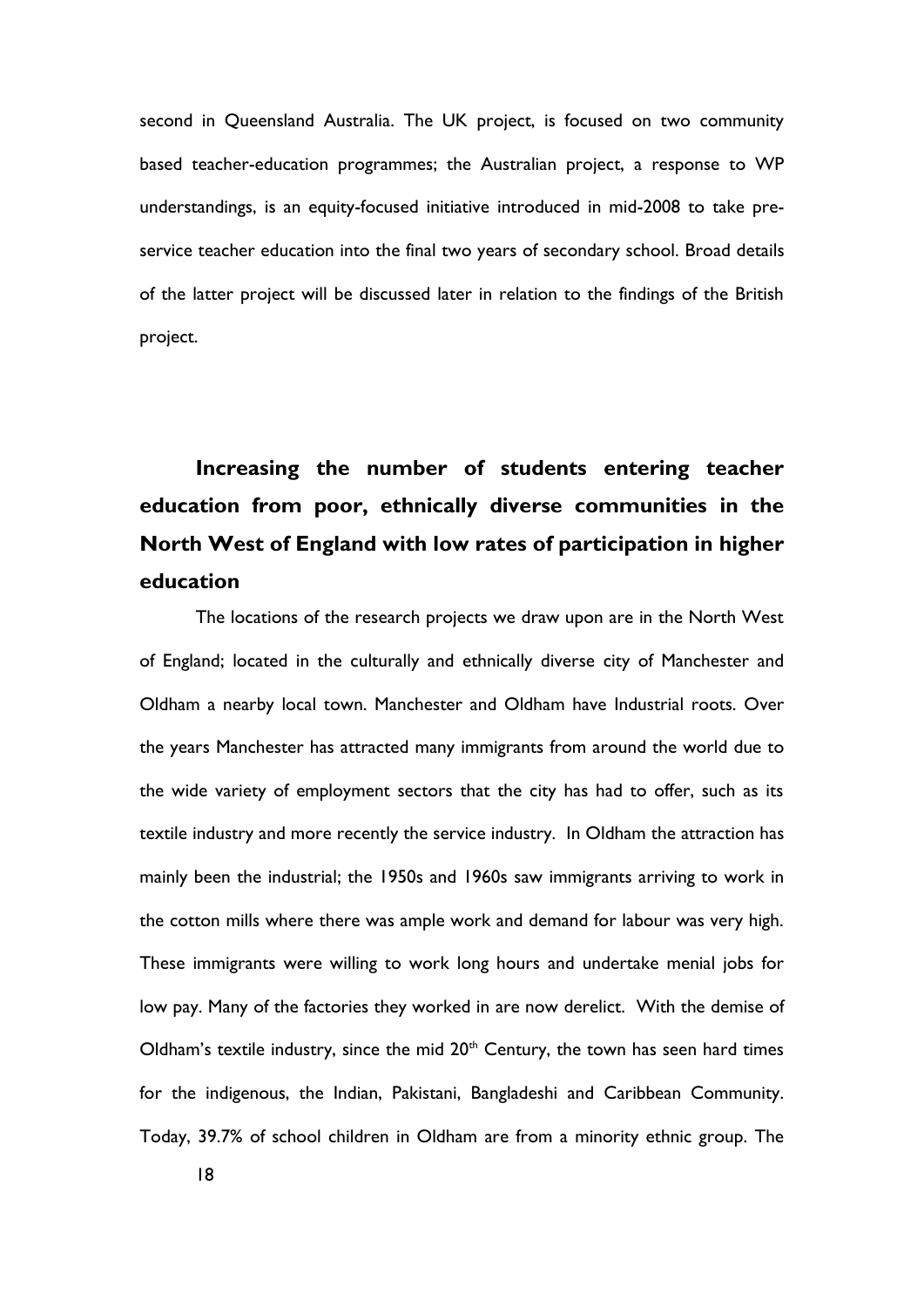level of child poverty is worse than the England average with 28% of children living in poverty and 38% in Manchester.

It is against this landscape that the paper draws on two taster programmes for non- traditional and BME (Black or minority ethnic) potential Lifelong Learning trainee teachers held in Oldham and Manchester. The aim of the tasters was to bring together people from the communities who may be interested in pursuing a career in teaching. The drive was to strengthen recruitment and open a dialogue exploring strategies to enhance the representation of BME and non-traditional trainees into teaching. This is particularly relevant when considering the concerns and challenges for the lifelong learning sector workforce which emerged from Foster's review of FE colleges, 'Realising the potential: a review of the future role of further education colleges' (Foster, 2005). Evidence was presented showing that the FE workforce lacks diversity (only 6% of the FE college workforce is from BME communities, compared with 14% of further education students. Recently, the Education and Training work based learning Workforce Survey (2015) also revealed a worrying disparity of ethnic between the teaching workforce (when measured against the communities they serve); after removing those whose ethnic background could not be established it highlighted that 90% of the workforce in Further Education and training were identified as white. This context implied the question: what can be done to close the gap between the teachers' and the community's ethnicities, so the education workforce better reflects the communities they serve?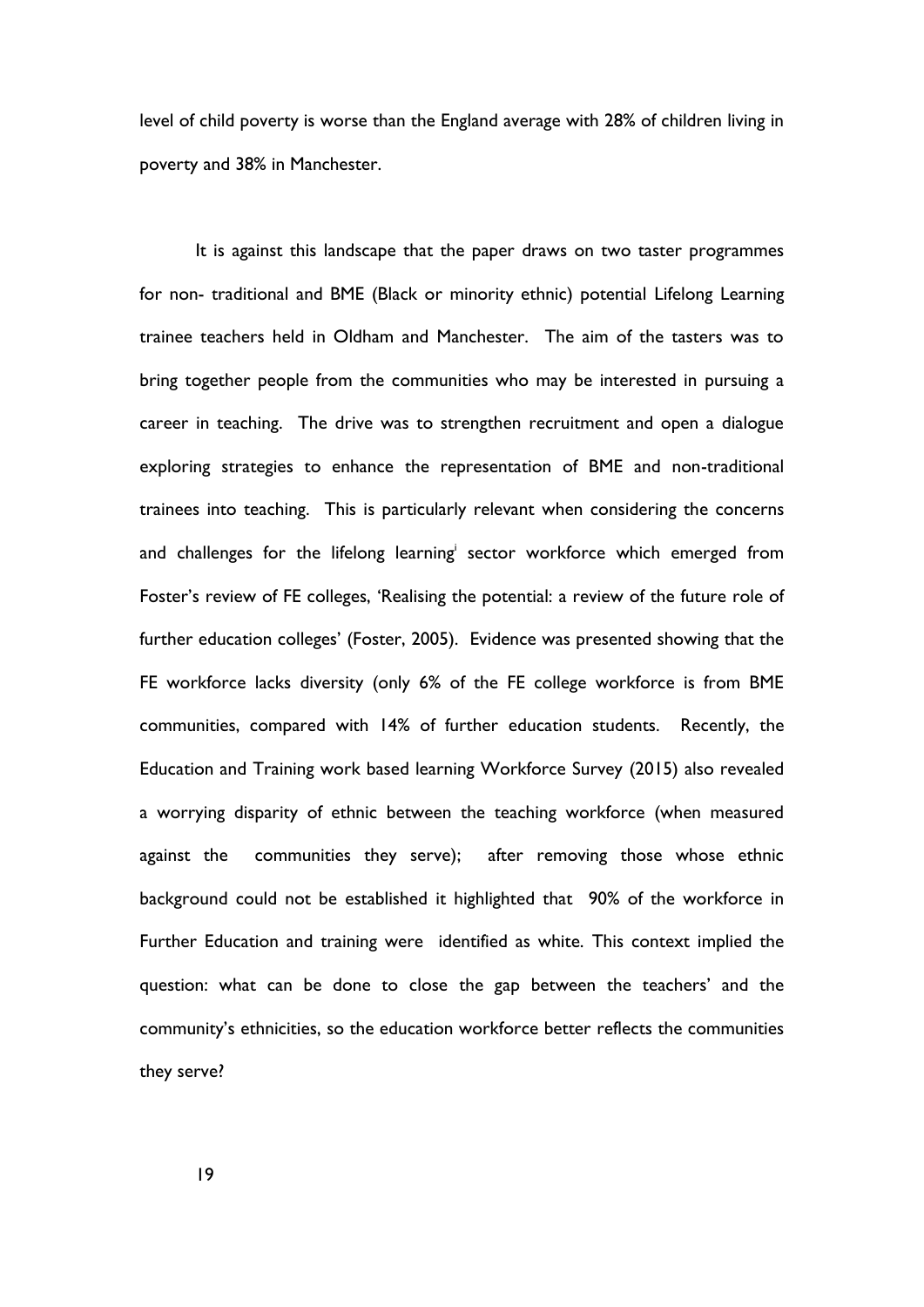## **Methodology**

An ethnographic methodological framework was chosen for our research. This methodology was traditionally used by members of the New Literacy Studies (NLS) for researching literacy and social practices (Barton and Hamilton 1998, 2000; Papen 2005; Duckworth 2014). Ethnographic interviewing approaches allowed for a mix of open-ended questioning and careful prompting and probing to prompt not only the learners values and commitments, but also ambivalences, fears and anxieties about navigating through the teacher education route. Participatory action research (PAR) was also employed; it has emerged in recent years as an approach which strives to be liberating and not controlling (see Habermas 1974) for social transformation, and 'consciousness raising' (see Freire 1996). PAR with its alignment to social action, enlightenment (see Habermas 113:1974) emancipation (see Kemmis, and Wilkinson 1998), adult education intervention, development and change within communities and groups (see Carr and Kemmis 1986; Kemmis 2001; Duckworth and Hamilton 2016) therefore fitted our purpose.

20 Being positioned as an 'insider' is the lynchpin of action research as is its democratic ethos (see Kemmis, 1993; Cohen et al. 2007) and emancipatory nature (Zuber-Kerritt 1996). One of the authors was already a member of the community where the two taster programmes were held. However, there was and remains an awareness of a dichotomy between feeling simultaneously both the 'same' and 'different'. The author remained living in the community, but was now a teacher working in a university which positioned her as a professional and an outsider. The recognition of our changing position is crucial in allowing us to understand the lens we look through to explore this research. In order to gain entrance we needed to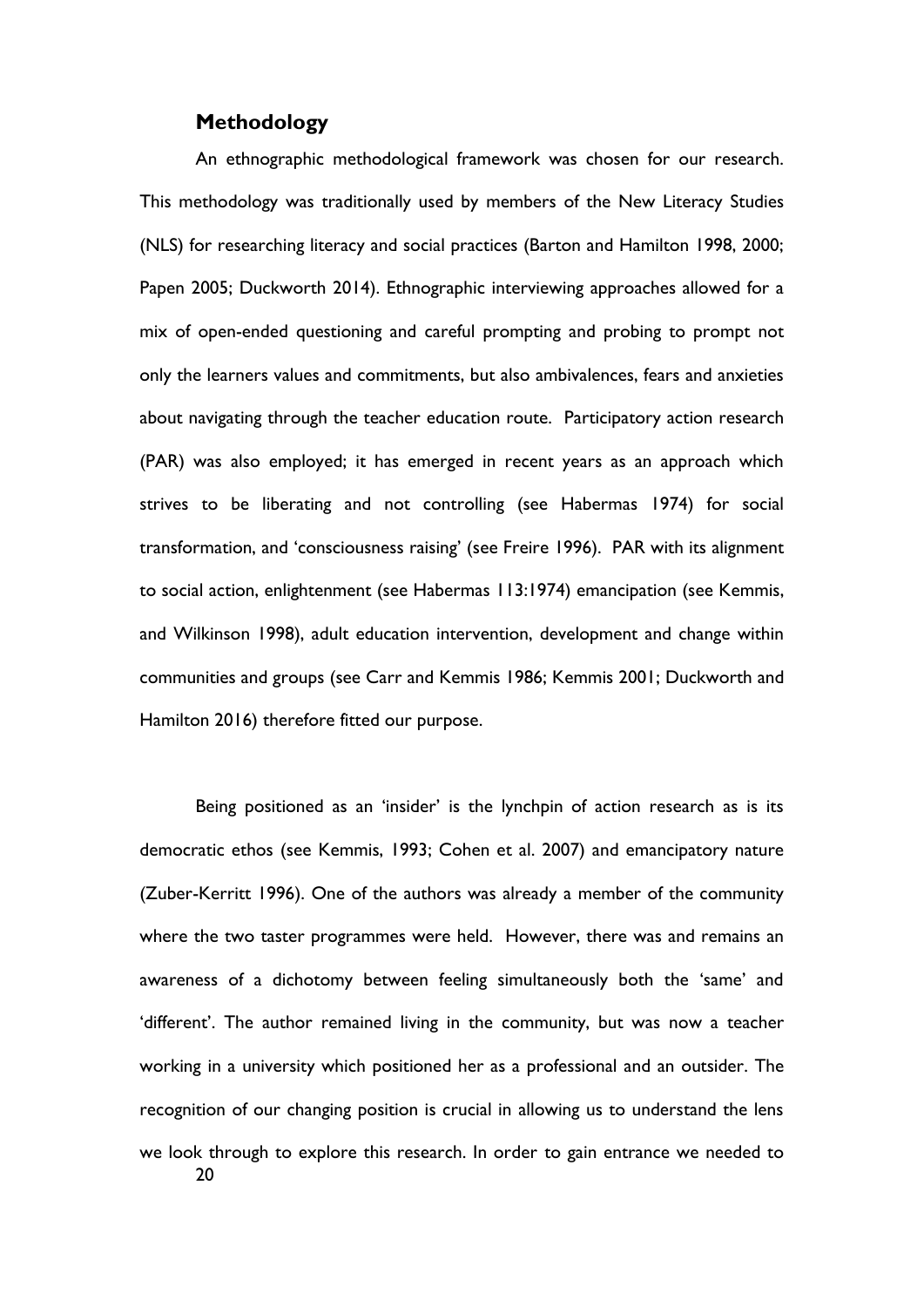work with gate keepers who were BME as well as indigenous insiders. To do this we worked closely with community links that worked for and with rich and diverse communities.

#### **The gatekeepers**

The Manchester taster was promoted utilising *insider* links and networks, which was led by community worker, who ran a Muslim primary school and also educational courses for the families and children in the area. She promoted and helped recruit potential student teachers through previous engagement with the BME community in the area. A bespoke read leaflet, was produced and distributed to Community and Voluntary sector organizations. In addition, parents of children attending the School and Pre-school were targeted. The Oldham taster was also promoted utilising community links and networks, which the community worker and author had established through previous engagement in the Oldham area (Author 2010). A bespoke leaflet was o produced and distributed to FE institutions, Job Centre Plus, Community and Voluntary sector organizations. In addition, the community worker also targeted people who were made redundant or under threat of being made redundant. Both of the programmes were offered in the attendees' communities.

#### **Shape of taster programmes**

The taster programmes were delivered over three consecutive week days, which included visits to local colleges and observing lessons. Whilst the other two days were dedicated to offering the participants an overview of teaching in the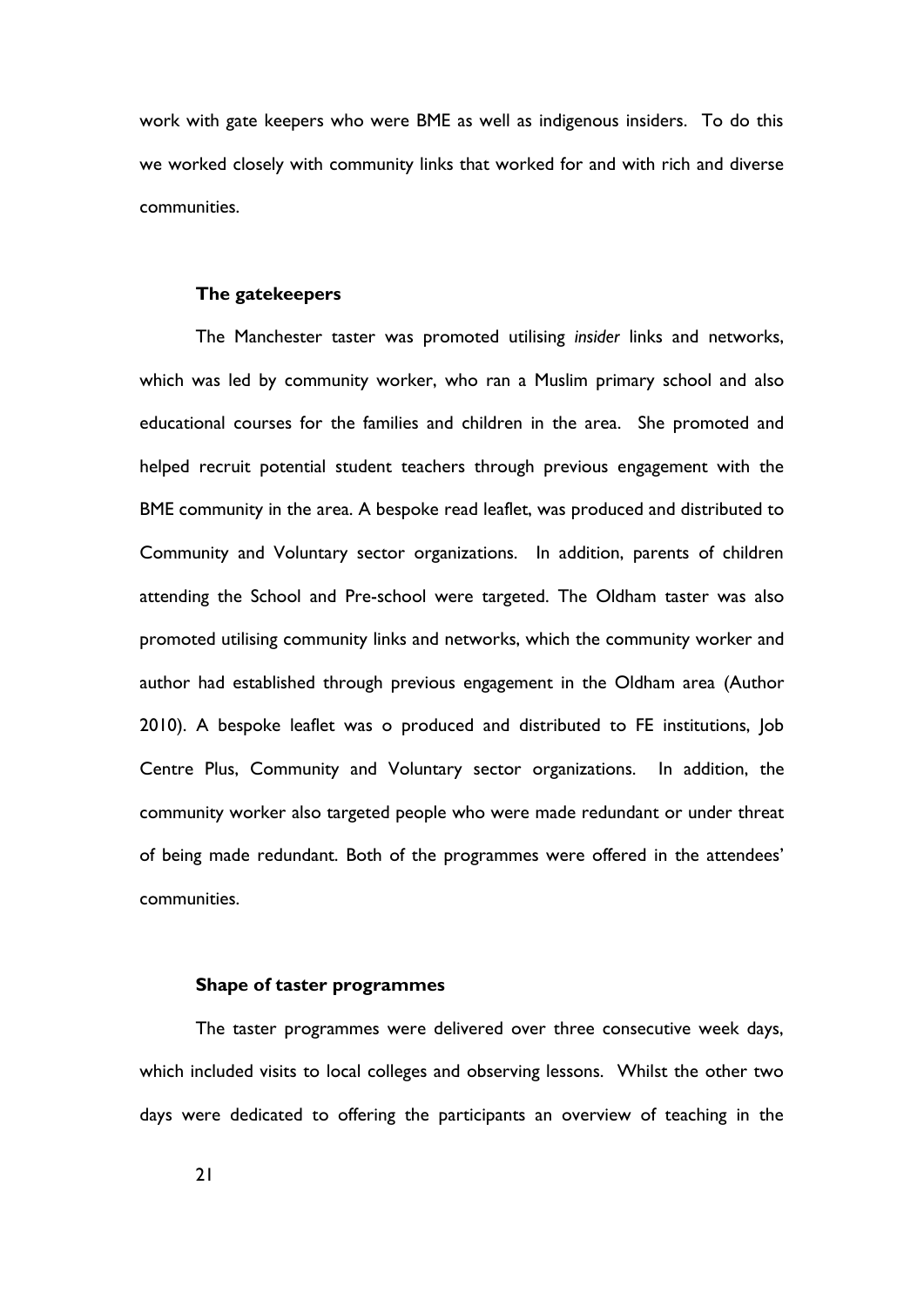lifelong learning sector and importantly facilitating potential trainees to put plans together to move forward into teaching, which included the steps they needed to take in order to gain the qualifications to apply for teaching.

#### **Findings**

Based on the taster courses based in Manchester and Oldham we explored the barriers to accessing teacher training by WP participants. The ethnic breakdown of the progression routes from the taster programme in Manchester, for example, shows that the eleven potential teachers who attended included five Asian and three Arab attendees with smaller numbers of other ethnicities. The Oldham taster session, by contrast, was attended by equal numbers of Asian and White ethnicities and two Black African participants.

The Manchester sessions were the driving force for one attendee to apply for teaching within primary education. It has supported two attendees to apply for a teaching qualification in lifelong learning at university. Two attendees were interested in applying to train to become support teachers and three were unable to apply as their education was only equivalent to UK Level 2. Advice was given and support was offered to these attendees regarding a Community Initiative facilitating training to create a clearer pathway and facilitates access into teaching. Three people attending are still undecided and are being followed up with further information to empower them to make a decision.

22 By comparison, the Oldham sessions were the driving force for three attendees to apply for teaching within primary education. It has supported eight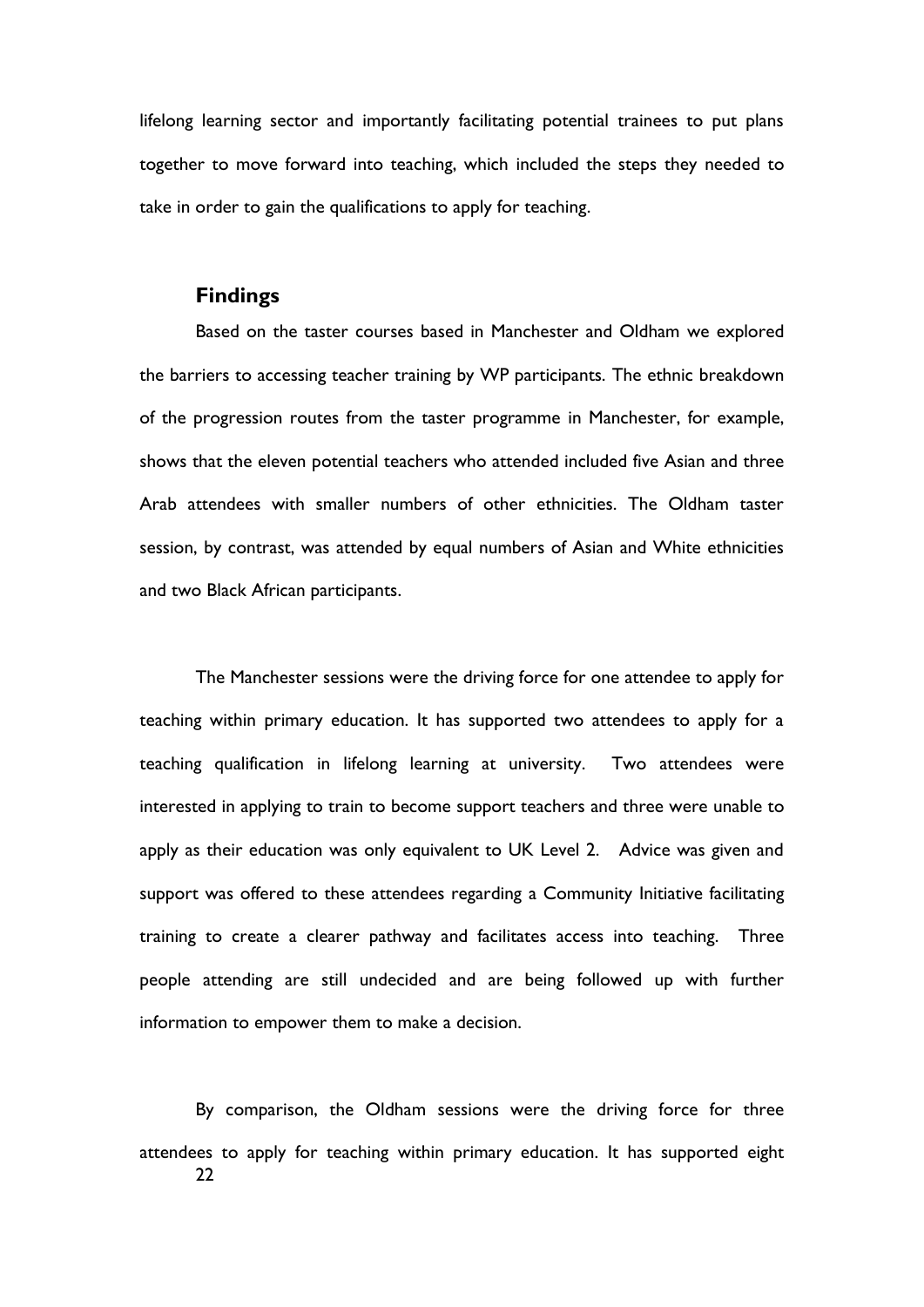attendees to apply for a teaching qualification in Post-Compulsory education. One attendee was unable to apply as his education was only equivalent to UK Level 2. Advice was given to this attendee regarding researching the possible conversion of the overseas qualification, which would allow a clearer pathway and facilitate access into teaching. Seven people attendee are still undecided and would like further information to make a decision. Finally, one person attendee decided that teaching was not a path they wished to pursue.

#### **Literacy and access into teacher education**

All the participants felt confident in their spoken English. However, of the 31 participants across both taster sessions, 28 experienced difficulty with the literacy practices needed to progress to and enter the teaching professions. This number included the ten indigenous participants. Marsha spoke of:

Int: Why haven't you applied to the university to do your teacher training

Resp: I've been on the university sites, but I don't understand where to go. Someone told me to go on the Graduate Teacher Training Registry<sup>ii</sup> (GTTR), but it made no sense when I was on there

Int: Did you ask a careers adviser

Resp: Looking after the kids I don't have time to visit them, it all just looks so difficult and make me feel thick somehow.

Int: Why

Resp: Well I want to teach hairdressing and got my qualifications before the kids came along. I'd love to teach it, that's why I'm here. I was good at styling an' all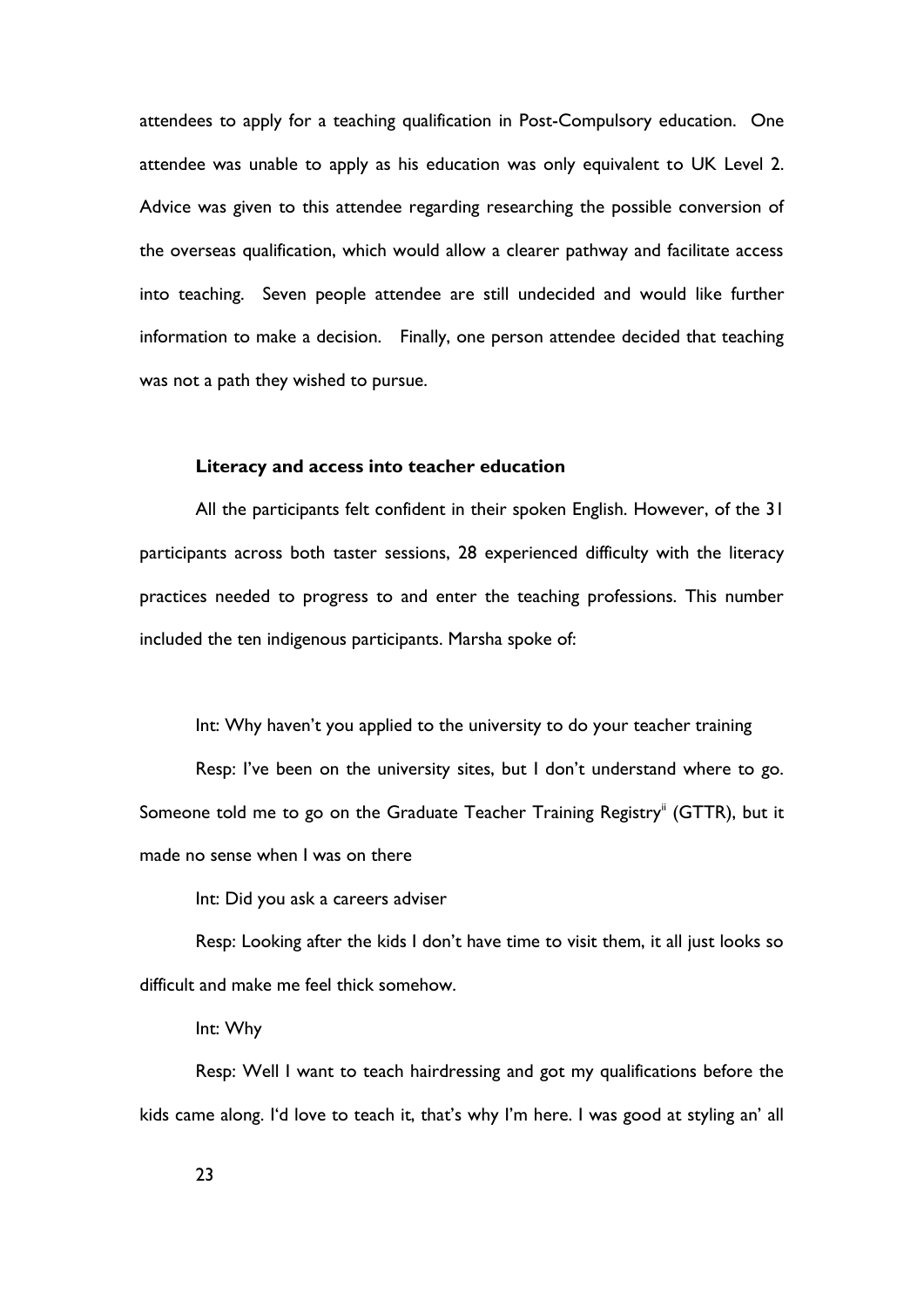that. But when I look at applying to be a teacher and all that paperwork, it seemed a mountain too big. I don't understand half the words besides.

Whilst John said:

Resp: I got made redundant and wanted to make use of my skills. The careers service kept giving me loads of information on training, but I just felt overwhelmed with it all. I rang round colleges but I was passed from one person to the next. I'm fifty one next and I just want to know what qualifications I need to become a teacher. I'd like to teach numeracy because I've always been good with numbers. But I just need to know what I need to do like to get there.

And although 35 of the minority ethnic (ME) participants had degrees and post- graduate degrees from their homeland, 32 out of the 40 could not navigate through the entry system for teacher education in the UK.

## Shakira stated:

Resp: It just put me off when I tried to apply to become a teacher and I couldn't understand how to do it. Someone gave me website details but I found it hard to you know. That's why comin' here is really helpful being helped as well.

#### Whilst Amina said:

Resp: It makes me feel so stupid that I've got a masters from Pakistan but I can't apply to be a teacher here.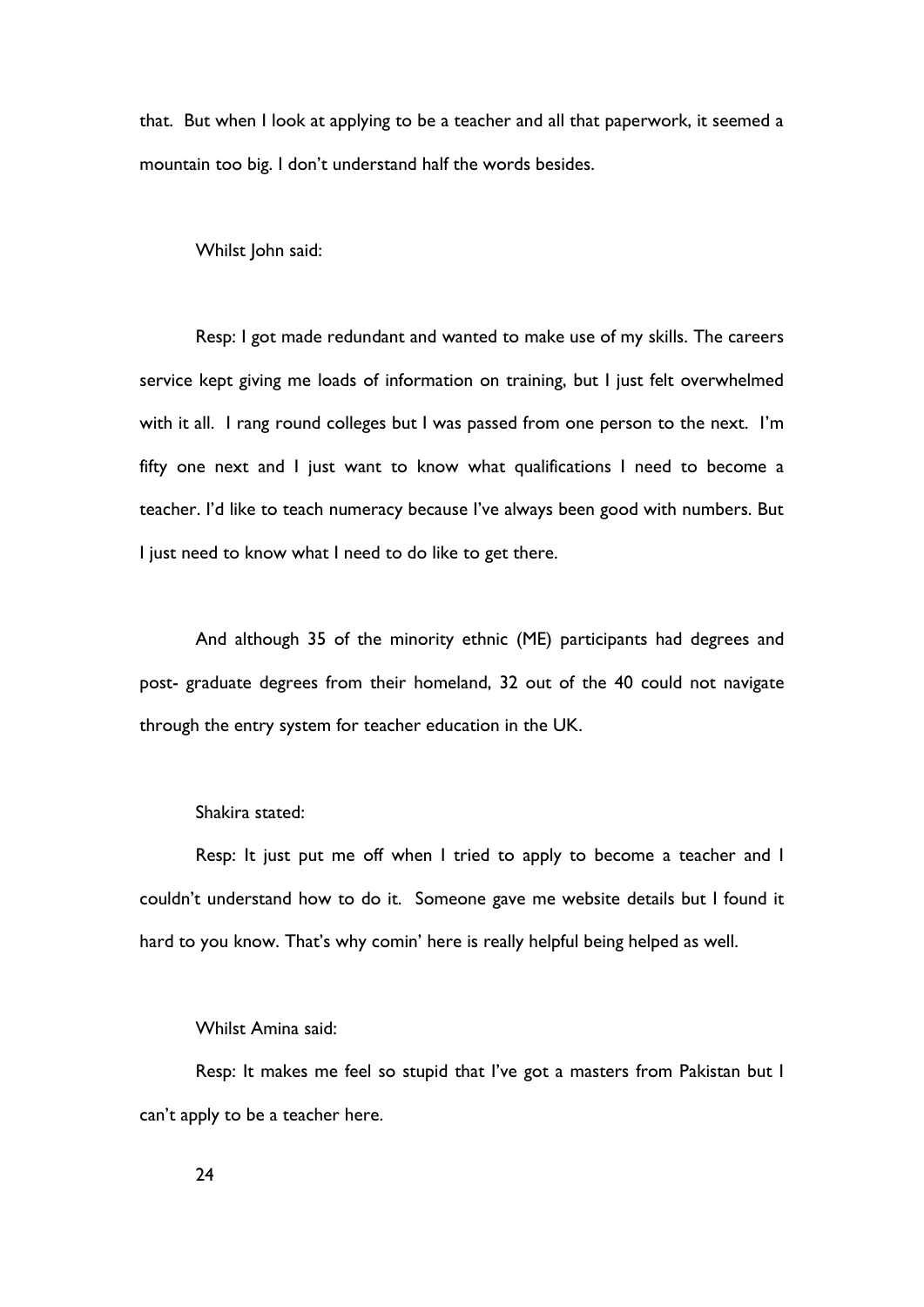Int: Why?

Resp: I keep being given lots of different information. I've got loads of prospectuses and information. But it's just all too much

Int: What would make it easier?

Resp: To have it broken down into small steps, so I could get a grip on what I needed to do. I want to work with people like me you see, there's loads of us with qualifications from back home who would like to teach.

Fifteen of the participants do not feel confident with their own skills to become a teacher. Sheila, a single mum with three young children at school describes how:

Resp: I've always wanted to be teacher and when I knew this taster was on I thought I'd give it a go.

Int: Has it been helpful?

Resp: I feel really good about it now and know I've got to go back to college to finish my qualification in childcare I started before I got pregnant. Once I have my level 3, like you say I can apply for the teaching course. I just wish I'd known this in September and I would have started it.

Int: Why didn't you know it?

Resp: I don't know any teachers so it's hard like to find out what you need, coming here and getting straight answers and being given information on a one to one with people who know has been great.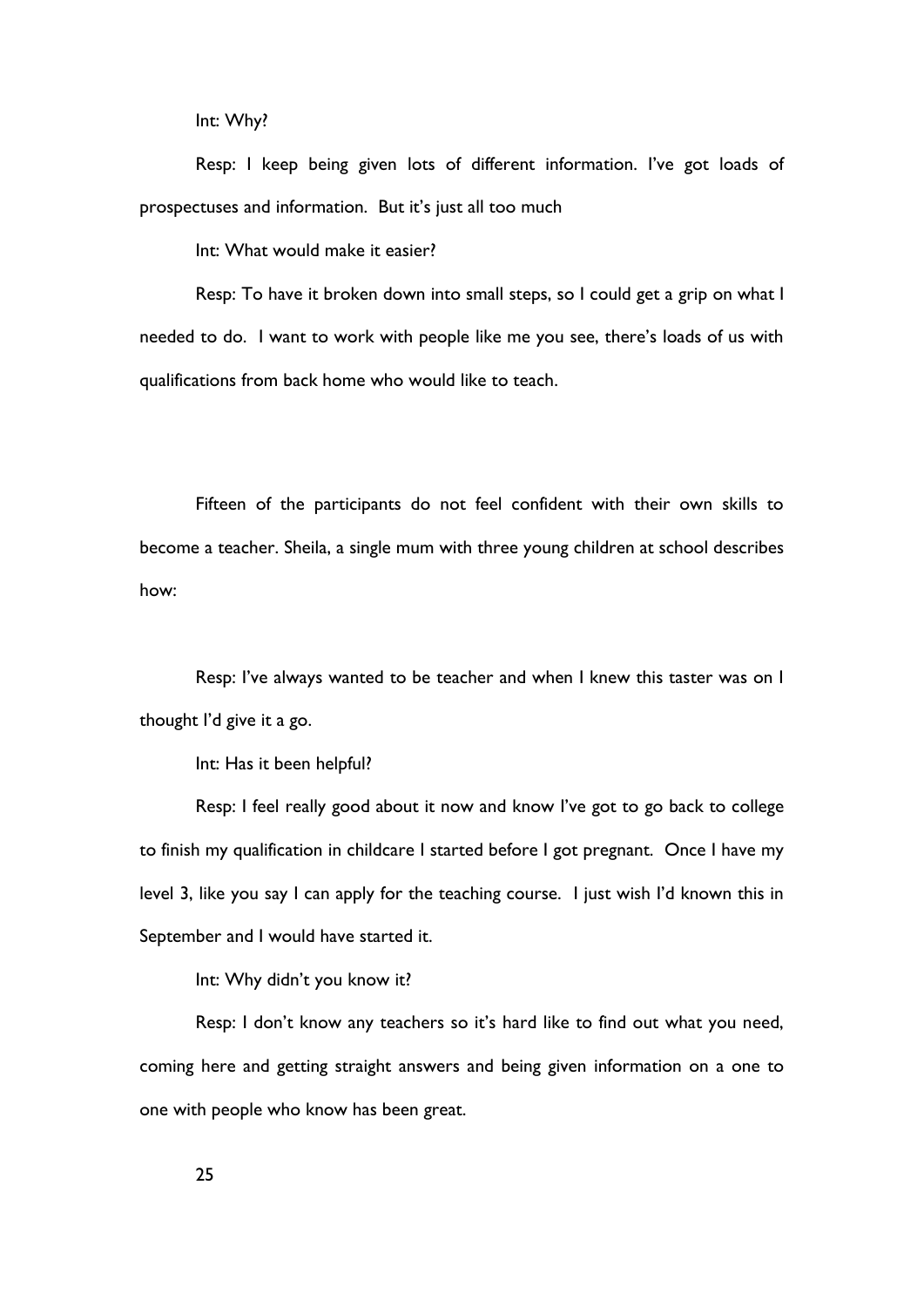#### **Opening up a critical space**

Opening up a space for critical reflection and dialogue the participants identified institutional literacies as an obstacle which stopped them progressing and becoming a teacher. It was this move to a more a holistic approach which was strengthened as a result of the Participatory Action Research (PAR) and the strong bonds formed with the participants that allowed a critical space explore the learners' motivations and barriers. Social capital is not a homogenous resource equally available and accessible to all members of communities. For the participants on the taster programmes, who had been constrained by class, gender and ethnicity both they and their communities benefitted from having a teacher education specialist come into their community and offer insights into routes into teacher education and the application process.

## **Taking university learning into schools – an Australian example**

The under-representation of students from low SES and non-white backgrounds raises the question: 'in what ways can HEIs promote access into teacher education for students from these non-traditional groups'? One innovative Australian project pioneered a response to the question in 2008 with some success. The project, known as 'QUTeach', was created following a discussion between the principal of a secondary school serving a socio-economically disadvantaged area north of Brisbane, Queensland, and academics of Queensland University of Technology's (QUT) Faculty of Education. During the discussion, lamenting the below average progression of the school's senior students to university and identifying the need for teachers from diverse backgrounds, the principal raised the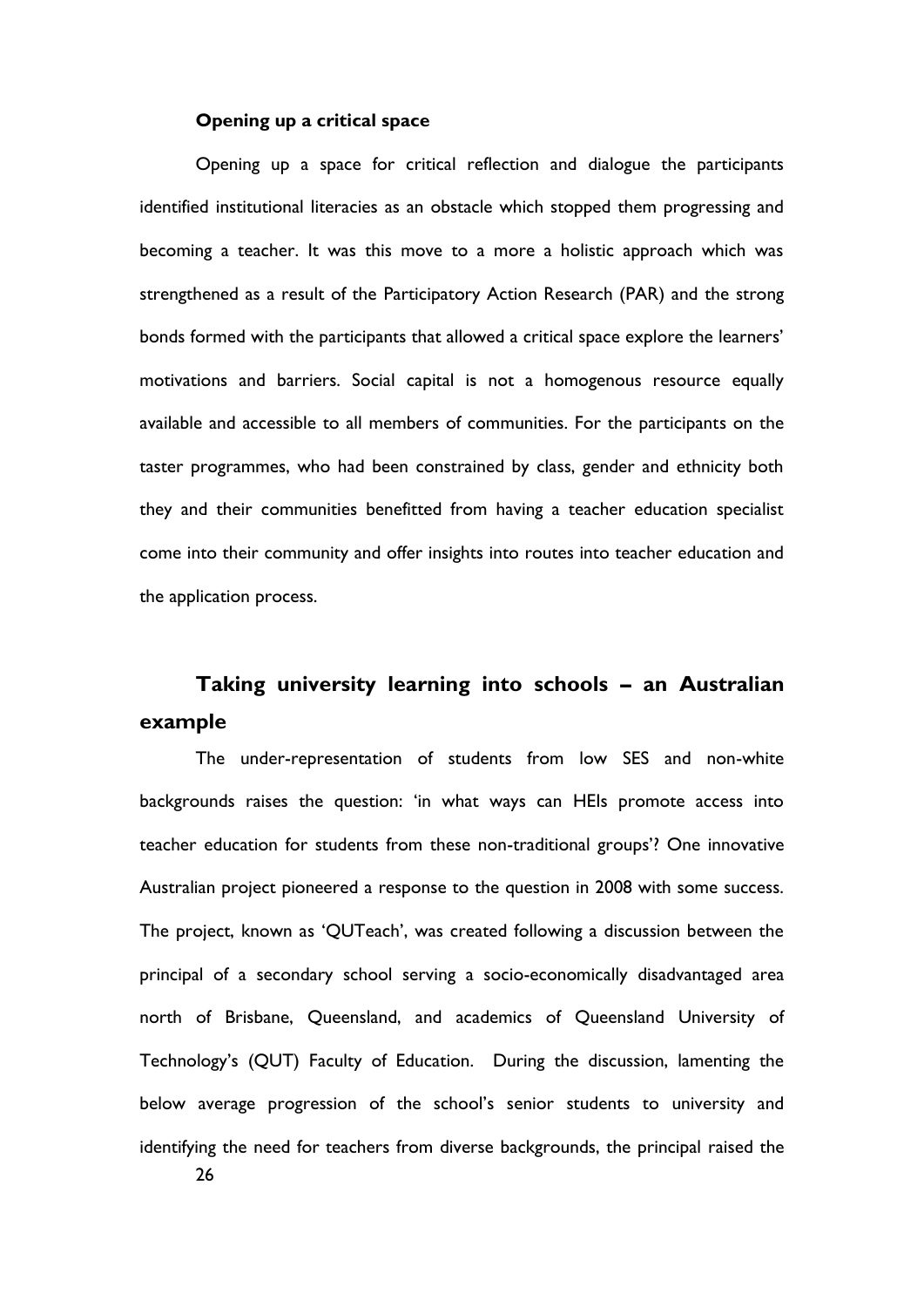question: "how can we grow our own teachers?" (Rissman, Carrington & Bland, 2013).

The project that emanated from this chance remark led to a partnership between the University, the school, and the State Department of Education to jointly fund the teaching of first year Bachelor of Education subjects to Year 11 and 12 (15- 17 year-old) students at the secondary school. Four nearby schools were also invited to participate with the project delivered twice a week after school hours at the host school's campus. Student participants were nominated on the basis of ability in English and an interest in a career in teaching. Four foundation subjects from the first year of the four-year teaching degree were studied across the two years of senior schooling, in addition to regular school subjects. It should be noted that the first-year subjects offered were sufficiently generic to allow for learning transfer to other career areas and did not lock students into the teaching degree. Students passing two of the four subjects studied received guaranteed entry to a range of undergraduate courses, from education to business and health, following the completion of Year 12. The University waived all fees for subjects undertaken during the program and credit was given for each subject passed.

Most importantly, the subjects were undertaken in the familiar and safe environment of the school, with school-based tutors funded by the Department of Education and lectures presented at the school by university academics. Familiarisation visits were organised to the university's campuses as the majority of participants had very limited knowledge of university culture or even what a campus looked like. Although up to two years younger than their university student counterparts, the school students were required to achieve to the same level.. A few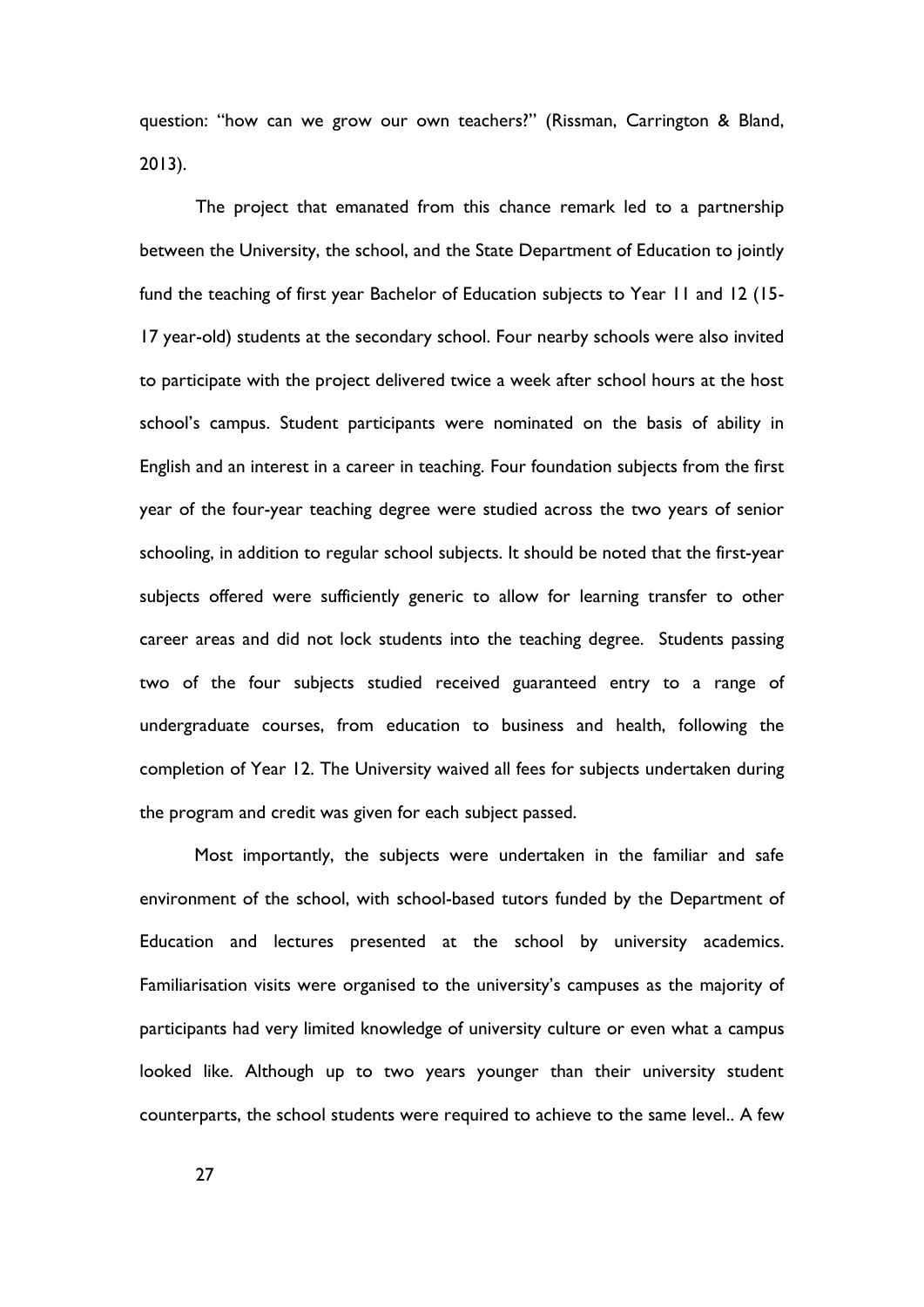found the challenge beyond their level of cognitive maturity, but of the initial intake of 25 students, 16 were offered guaranteed entry to the university. In essence, QUTeach provided the opportunity for the participants to demonstrate not only their academic potential but their current "higher level and critical thinking skills" (Kift, 2009 p3) through an integrated, intentional, supportive and inclusive curriculum.

An evaluation of the project carried out at the end of 2009 showed that the project was successful on a number of factors and it was recognised with a national award for innovation. Many students interviewed for the evaluation stated that, without QUTeach, they would not have considered university as a viable option with some saying that they would not have applied for a teaching course as they would not expect to obtain a sufficiently high school qualification. Some year 12 students credited the project with making their ambitions realisable with one saying "it was like I want to be a teacher; this is the perfect thing for me". Another felt the education subjects would contribute to her ambition of "being a music teacher". One student discovered choices she had "never even thought about but now I think I might want to do" while another said the project "has kind of put uni as a doorway instead of closing it completely" (Rissman, Carrington & Bland, 2013).

Of those who subsequently gained entry to full-time university studies, the QUTeach project's participants identified a number of features leading to its success. While still at school, the key features were:

- having a taste of what life will be like after completing school;
- introduction to university learning;
- 24 hours a day access to the university's library databases;
- the support and freedom to contact the university coordinator and teachers with questions;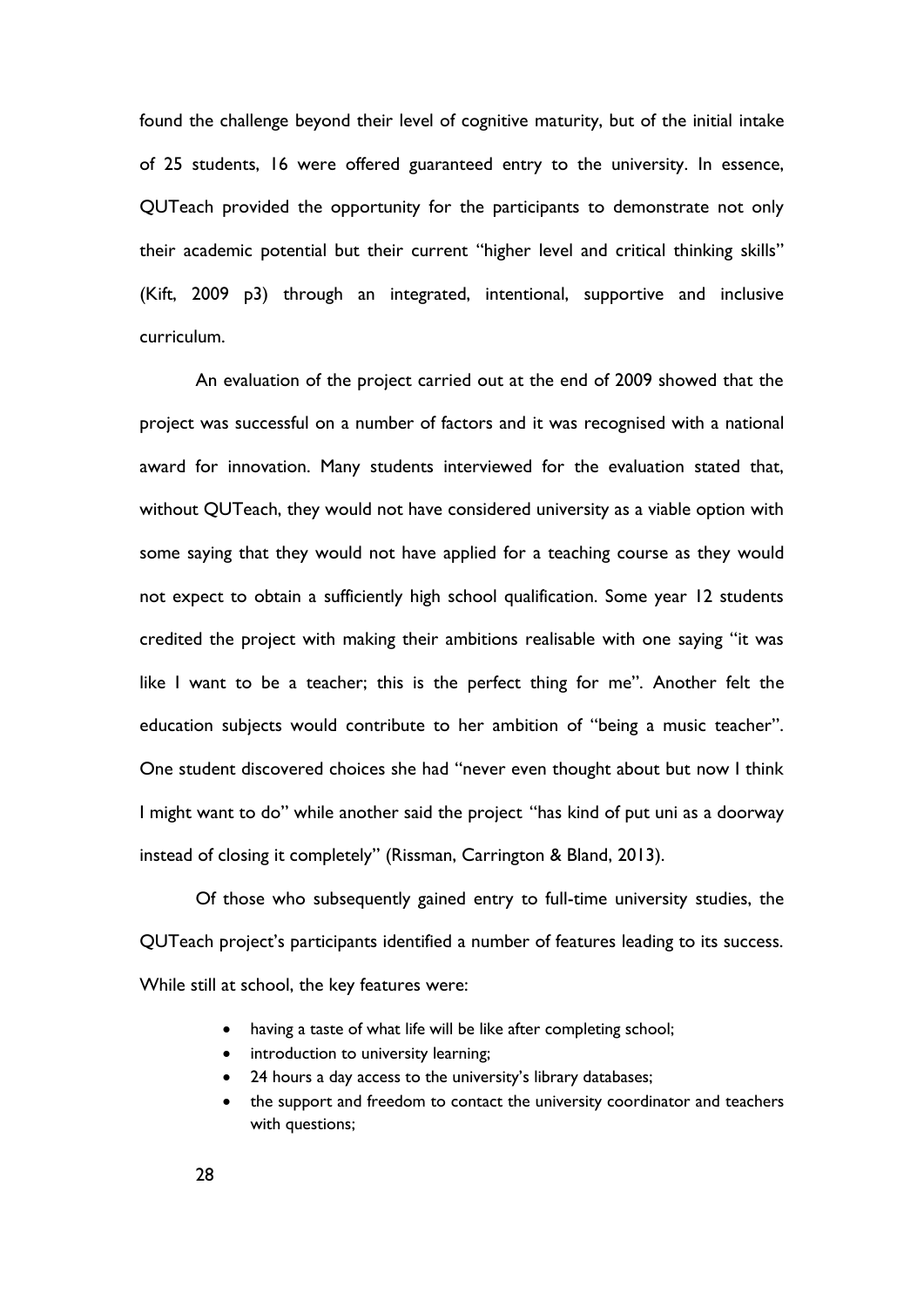- the strong focus on academic writing, referencing and paraphrasing developed skills that had direct benefits for school subjects; and
- emails keeping them up-to-date with on-campus happenings.

In the transition to full-time university study, the key features identified by the participants were familiarity with university through excursions to the campus and having an instant friendship group on campus. Those who have few tertiary students role models or family experience of a higher education environment have few places to turn for first-hand and realistic advice (Collier and Morgan 2008; Macqueen, 2012) and the campus visits, incorporating meetings with current university students, were essential in building cultural capital.

The principal of the host school noted the positive effect that QUTeach had on her school including very positive publicity in the local media and, as knowledge of the project and the success of the student participants spread through the school community, aspirations for university which were previously poor, were raised among the general student population. Progression to university increased from 21% to 31% of Year 12 school leavers within one year while progression in three of the other participating schools also increased markedly (Rissman, Carrington & Bland, 2013). The project evaluation demonstrated success in building individual capacity of students and helped to change the cultures of the participating schools (Rissman, Carrington & Bland, 2013).

As also demonstrated in the UK program, the safe space for critical reflection and dialogue offered by the QUTeach project removed perceived barriers to higher education. Through studying university level subjects, the school students became immersed in the language of university, developing linguistic capital, and were further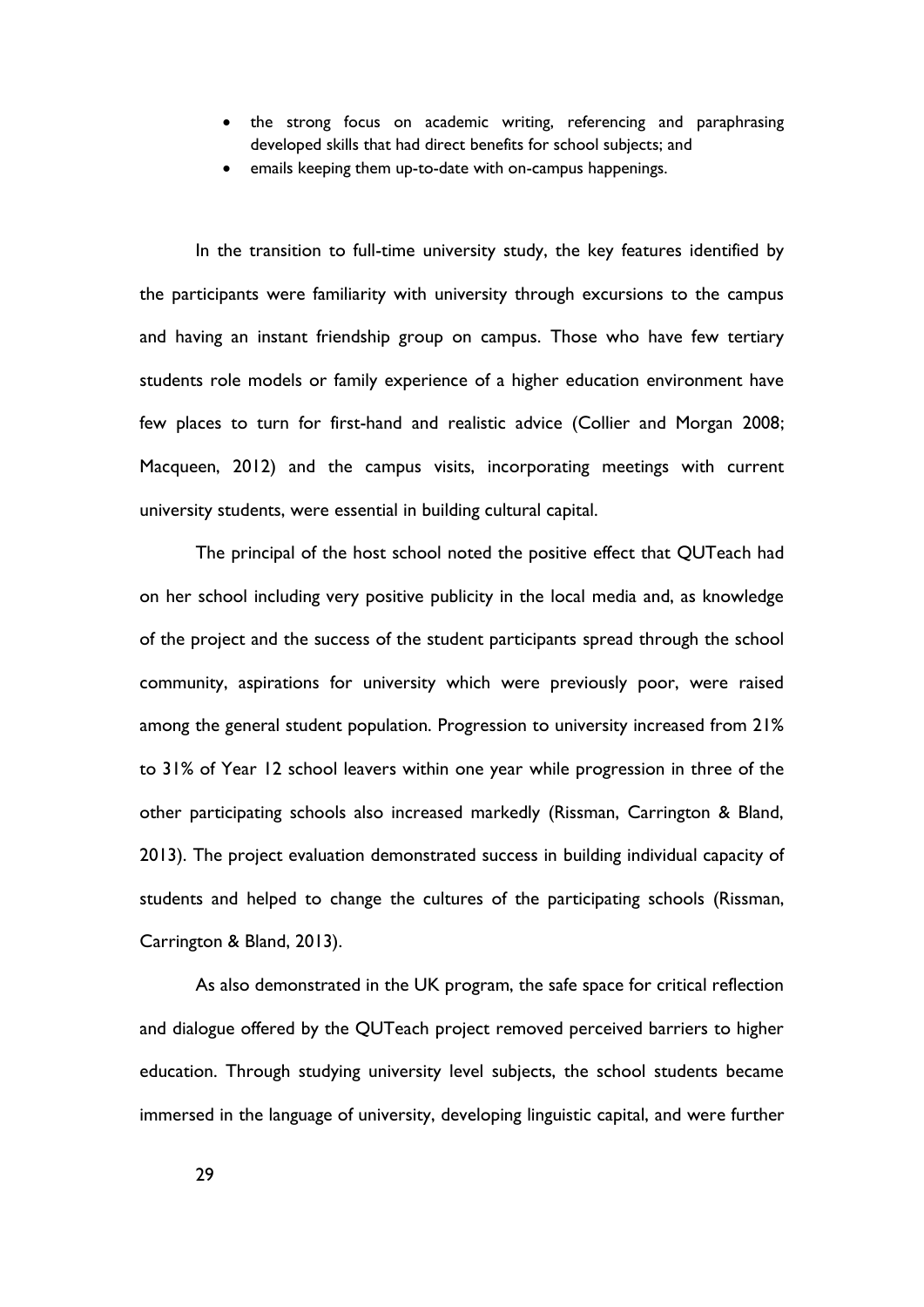empowered through the provision of essential cultural capital in the form of university entry credentials. As a model for widening participation and for increasing the diversity of backgrounds of teachers in western education systems, the project was innovative and had obvious benefits for the participants, their schools, the university and the teaching profession. QUTeach has contributed to the evidence base supporting WP in relation to teacher recruitment; sustainability of such a project is, however, limited by the willingness of the partners to continue to bear costs and waive fees and susceptible to the changing priorities of government and institutional policies.

While the British and Australian projects were very different in their focus and approach, they both serve the purpose of empowering people from underrepresented groups, creating awareness of tertiary options and opening up the possibility of a career in teaching. The learnings from these projects are able to contribute insights to widening participation initiatives in both countries.

### **Conclusion**

This paper demonstrates that there is a paucity of research on widening participation into specific disciplines in general and teacher education in particular. Expanding the diversity of the teaching profession is however an important way in which higher education institutions can contribute to the overall goal of widening participation in higher education as schools are fundamental to shaping who participates in higher education. We have used an explicitly structural theoretical lens to consider the barriers to participation for certain under-represented groups, and used this understanding to analyse the effectiveness of two different, but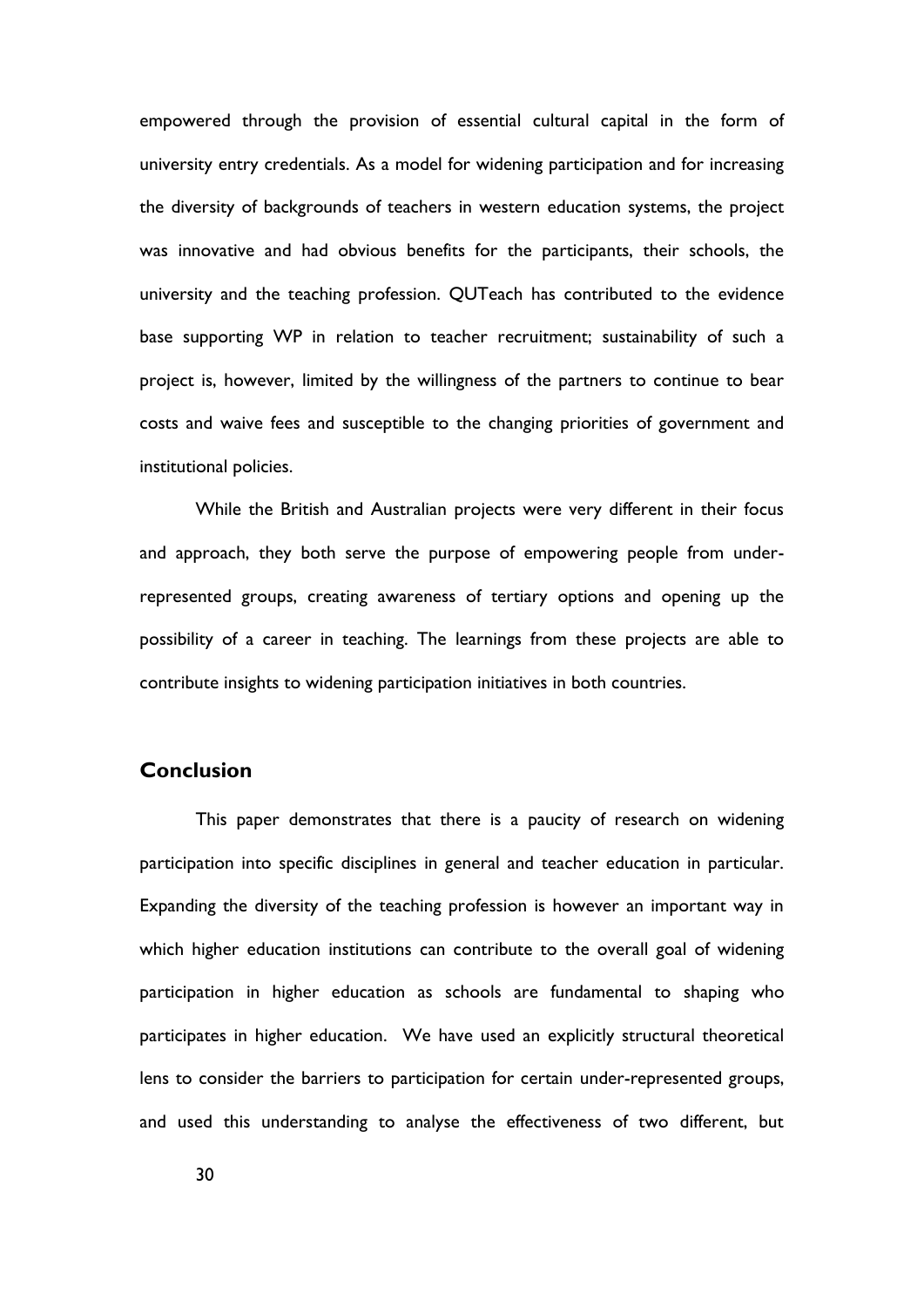complementary initiatives in Australia and England targeting potential students with a range of widening participation characteristics to enter a university education programme.

The paper has demonstrated that, as asserted by Bourdieu, domination, whether class, gender or ethnicity, is secured through a symbolic universe that defines categories of distinction and thereby baffling the core reality of structural inequality that the participants faced in this study in their daily lives. To be dominant is to be able to define what a society values as distinction which, in turn, corresponds to what the dominant classes possess and display; thus reproducing their own dominance as 'legitimised distinction'.

The social and cultural practices in the fields regulate and shape hierarchies of social order. Practices and the way they are unequally viewed in the public domain of the participants are significant in the field of HE. The cultural capitals in education which include institutional literacies, when viewed through the dominant lens, privilege the middle-classes. To promote diversity and combat social injustice educational programmes clearly need to address issues related to widening participation to attract a workforce which reflects the communities served. As the gap between the rich and poor widens, we argue that it is time for a change in the way potential student teachers access HE and the curriculum if we are to address the needs of under-represented learners. Education needs to dis-entangle itself from neoliberal fusion to create space for contextualised and emancipatory learning: what Mirra and Morrell (2011) describe as 'critically empowered civic agents' creating shared knowledge with communities rather than education that is geared for preparing learners and trainee teachers for work (much like the working class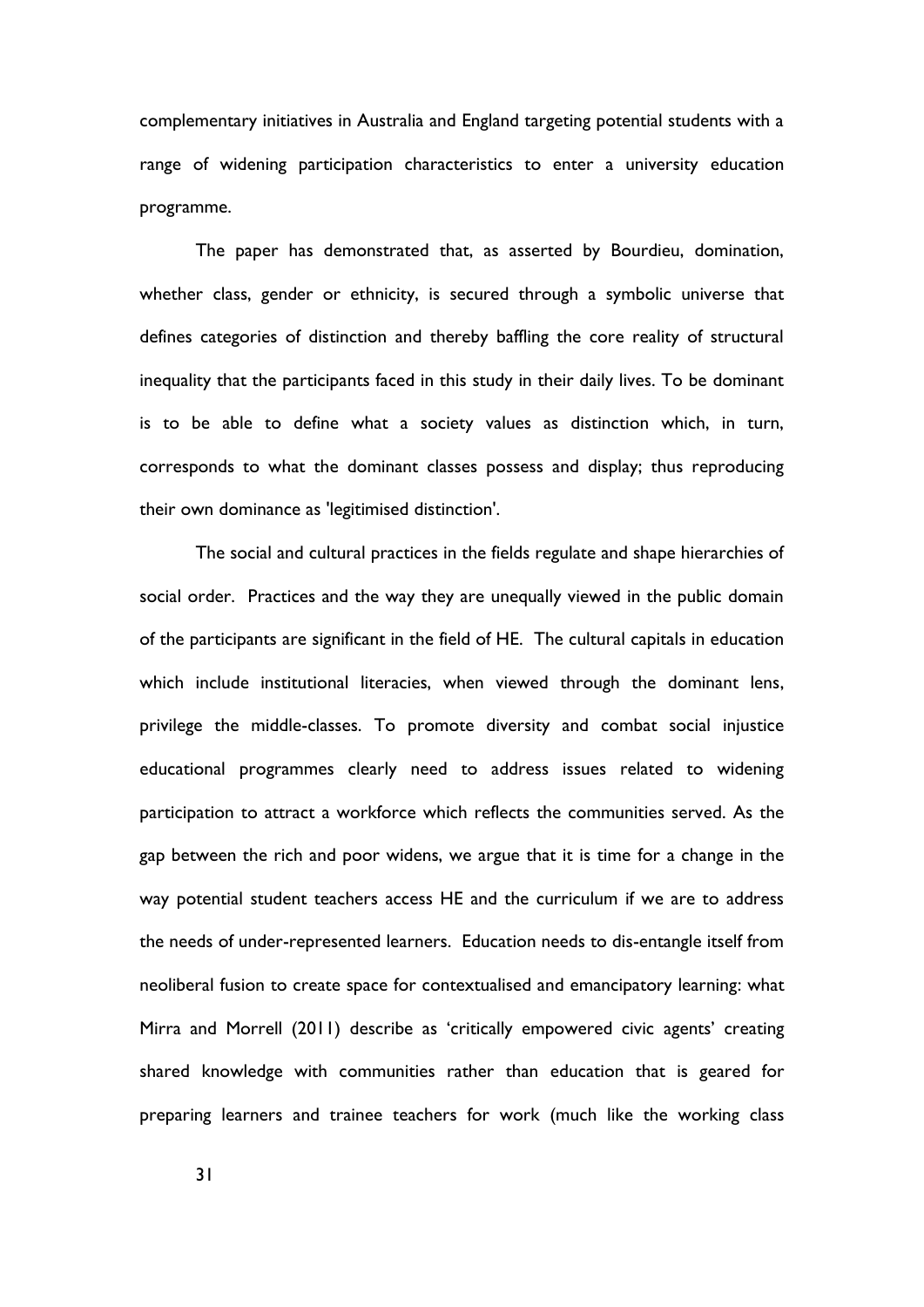reproduction in Paul Willis' 1977 study), as a commodity which pays no regard to issues of economic, political and social equality.

The influence of lack of institutional linguistic capital is a concern that needs addressing in order to rupture the flow of symbolic violence. The projects point out the importance of interventions in 'non-traditional' schools and communities, and making the institutional literacy practices required to navigate through the education system to become a teacher more transparent and accessible. The potential of recruiting future role models of, and ambassadors for, WP which reflect the community they serve is increased considerably through such embedded approaches.

We conclude that in order to widen participation in higher education HEI's should explicitly widen participation in teacher education programmes. This may be achieved by:

- 1. Strengthening their links with schools, community groups and gate-keepers in geographical areas with low rates of participation in higher education in general and teacher education in particular.
- 2. Developing bespoke widening participation packages to meet the needs of under-represented groups in school and community locations.
- 3. Examining the institutional literacies that they present to potential students, and how they can be simplified or translated to reduce unnecessary barriers to participation.

The need to widen participation in teacher education in both Australia and the UK has led to emerging and creative ways of increasing the aspirations of potential students from under-represented groups. Training for front-line teaching staff who are or will be in a position of influence to become advocates in their schools is one possible mechanism to help increase academic awareness, create a fairer system of education and close the HE participation gap (Thomas et al. 2012). But in addition, we are using our current and scheduled research to try to develop a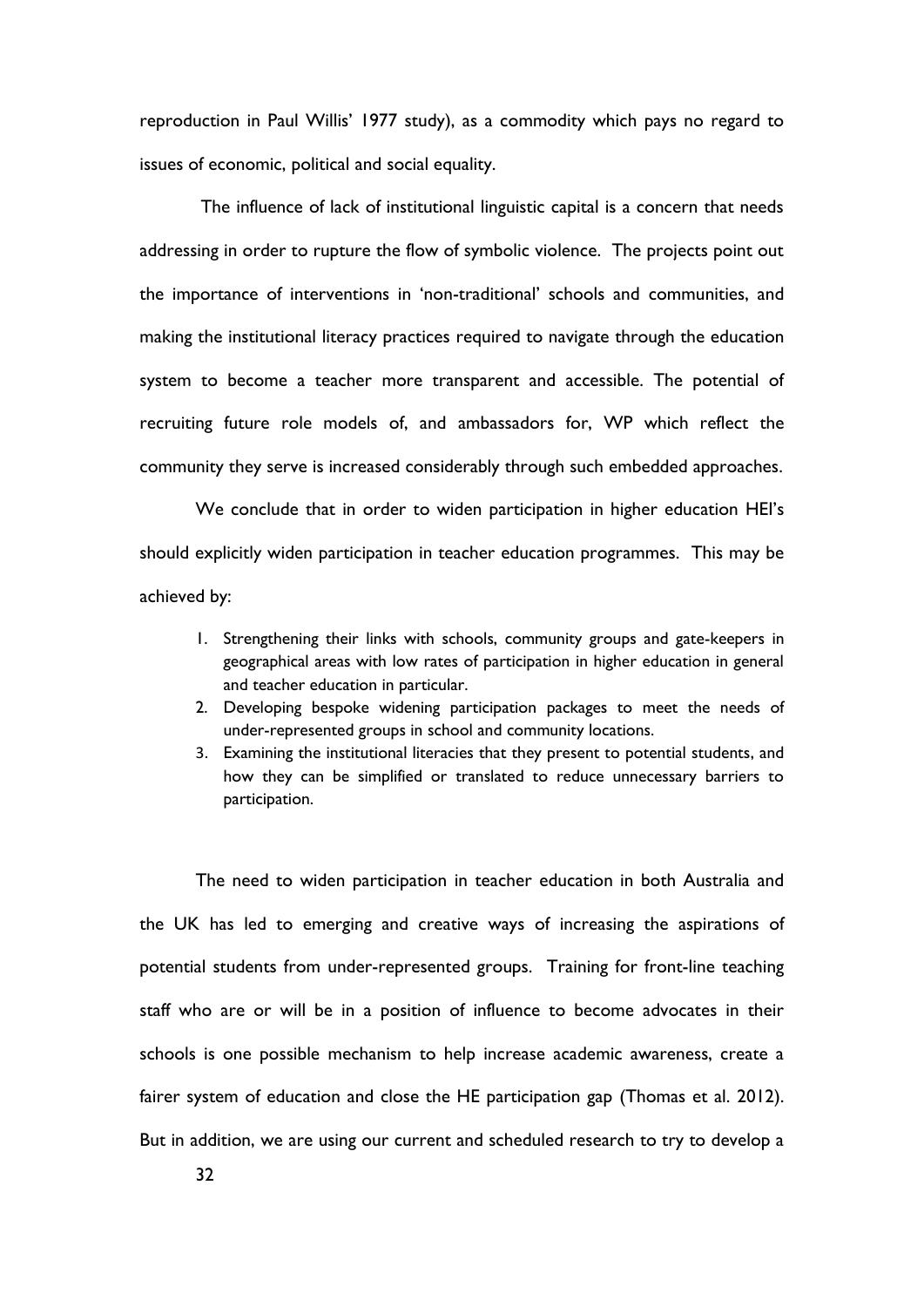more strategic and systemic approaches to WP and partnerships working with schools and colleges through teacher education and training.

## **References**

Ade-Ojo, G. & Duckworth, V. (2015) Adult Literacy Policy and Practice: From Intrinsic Values to Instrumentalism. Palgrave Macmillan Pivotal: London

Ball (2008). *The education debate*. Bristol: The Policy Press.

Barton, D. (1994). Literacy: An introduction to the ecology of written language. Oxford: Blackwell.

Barton, D. & Hamilton, M. (1998). Local literacies: Reading and writing in one community. London: Routledge.

BIS (2014) *National Strategy for Access and Student Success in Higher Education. Report by the Higher Education Funding Council for England (HEFCE) and the Office for Fair Access (OFFA)*. London: BIS, HEFCE and OFFA [https://www.gov.uk/government/publications/national-strategy-for-access-and](https://www.gov.uk/government/publications/national-strategy-for-access-and-student-success)[student-success](https://www.gov.uk/government/publications/national-strategy-for-access-and-student-success)

Bourdieu, P. (1994). *Language and Symbolic Power*. Cambridge: Polity Press.

Bourdieu, P., & Passeron, J. (1977). *Reproduction in education, society and culture* (R. Nice, Trans. 2nd ed.). London: Sage Publications.

Bourdieu, P., & Wacquant, L. (1992). The purpose of reflexive sociology (the Chicago workshop). In P. Bourdieu & L. Wacquant (Eds.), *An invitation to reflexive sociology* (pp. 60-215). Chicago: University of Chicago Press.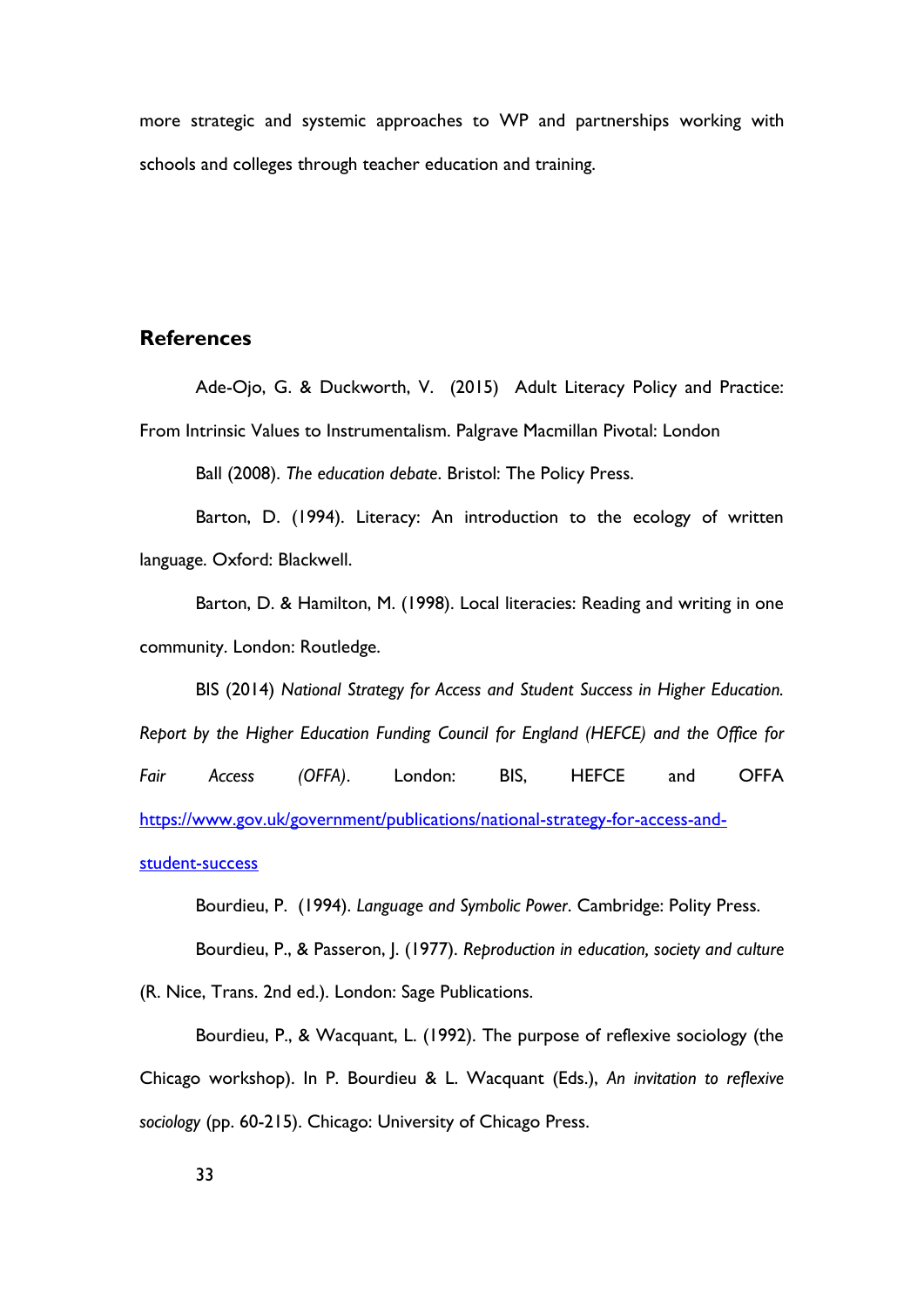Bourdieu, P., Passeron J.C. & Saint-Martin, M. (1994), *Academic Discourse, Linguistic Misunderstanding and Professorial Power.* Cambridge: Polity.

Bowes, L., Thomas, L., Peck, L. and Nathwani, T. (2013) International research on the effectiveness of widening participation" Bristol: HEFCE and OFFA, available at [www.hefce.ac.uk/pubs/rereports/year/2013/wpeffectiveness/](http://www.hefce.ac.uk/pubs/rereports/year/2013/wpeffectiveness/)

Carr, W. & Kemmis, S. (1986). Becoming Critical: Education, Knowledge and Action Research. London, Routledge Falmer.

Cassen R. and Kingdon, G. (2007), *Tackling low educational achievement*. Available at: http://www.jrf.org.uk/publications/tackling-low-educational-achievement

Chowdry, H., Crawford, C., Dearden, L., Goodman, A. and Vignoles, A. (2012) Widening participation in higher education: Analysis using linked administrative data. *Journal of the Royal Statistical Society. Series A: Statistics in Society*, 176(2), 431-457.

Clewell, B. C., & Villegas, A. M. (2001). Absence unexcused: Ending teacher shortages in high need areas. Washington, DC: The Urban Institute.

Cohen, L, Manion, L, & Morrison, K. (2007). *Research Method in Education: sixth Edition*. London: Routledge.

Collier, P. & Morgan, D. (2008). Is that paper really due today? Differences in first-generation and traditional college students' understandings of faculty expectations. *Higher Education 55*(4), 425-446.

Croll, P. and Attwood, G. (2013) Participation in Higher Education: Aspirations, Attainment and Social Background, *British Journal of Educational Studies*, Volume 61, Issue 2, 187-202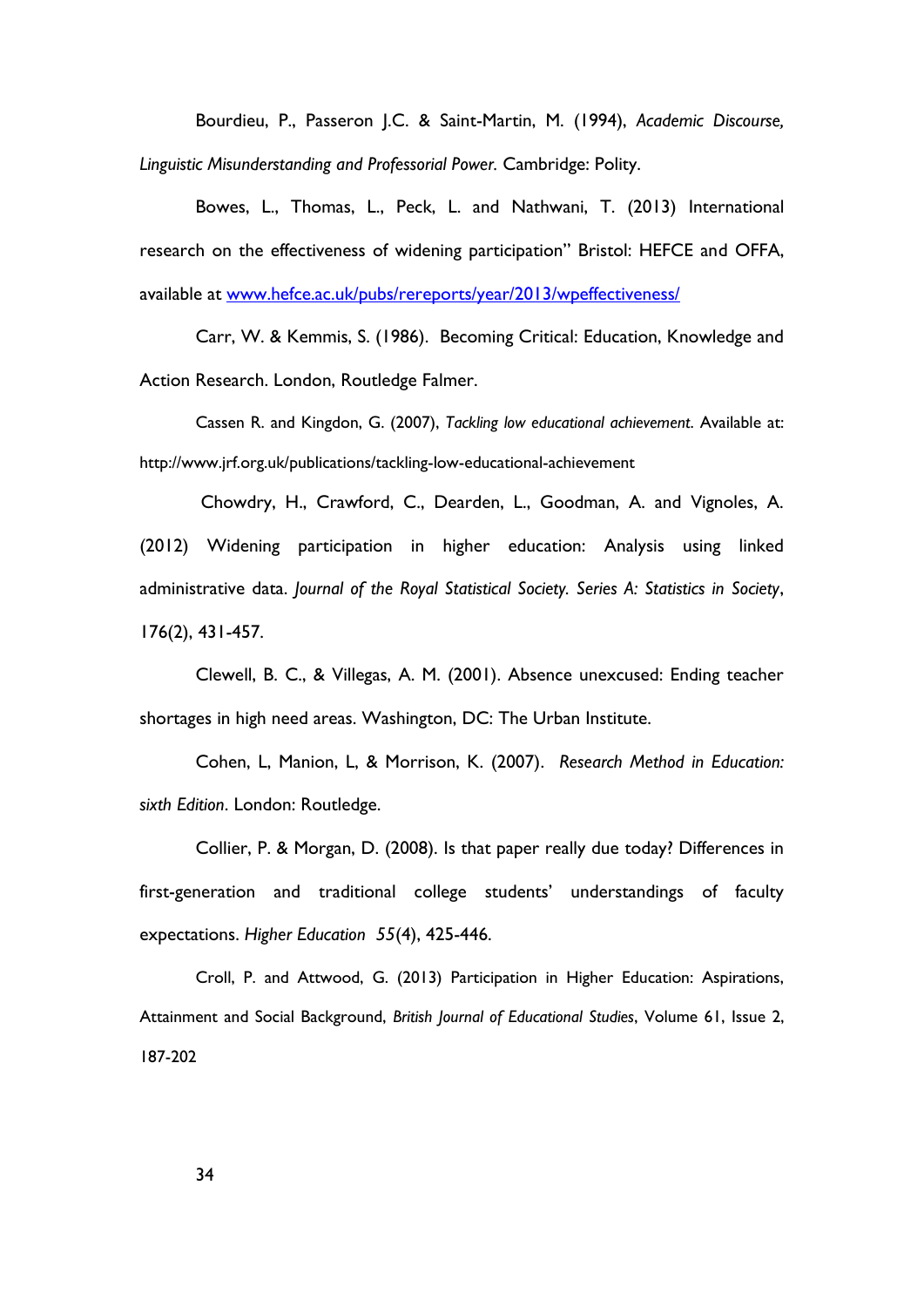Department of Education, Employment and Workplace Relations (2008). *Review of Australian higher education - Final report* (Bradley Report). Canberra, ACT: Australian Government.

Department of Education, Employment and Workplace Relations 2009, *Transforming Australia's Higher Education System, a*ccessed 18/6/10 from [www.deewr.gov.au/HigherEducation/Pages/TransformingAustraliasHESy](http://www.deewr.gov.au/HigherEducation/Pages/TransformingAustraliasHESy) 

[Department of Employment, Education and Training \(DEET\)](http://www.voced.edu.au/search/site/all_corpauthors%3A%22Australia.%20Department%20of%20Employment%2C%20Education%20and%20Training%20%28DEET%29%22) (1990) A fair chance for all: national and institutional planning for equity in higher education: a discussion paper. Canberra: Australian Government publishing service

Duckworth, V. (2013) *Learning Trajectories, Violence and Empowerment amongst Adult Basic Skills Learners. Monograph, Educational Research*. London: Routledge.

Duckworth, V. (2014), Literacy and Transformation, in Duckworth, V. and Ade-Ojo, G. (eds.) *Landscapes of Specific Literacies in Contemporary Society: Exploring a social model of literac*y. Monograph: Routledge Research in Education: London

Duckworth, V. and Brzeski, A (2015) challenges to Neoliberalism: Literacy, learning and identity, Research in Post-Compulsory Education and Training, 20 (1) 1 - 16

Duckworth, V. & Hamilton, M. (2016) Linking research and practice in adult literacy in the UK, in Yasukawa, K & Black, S. (eds.) *Beyond economic interests: Critical perspectives in adult literacy & numeracy in a globalised world.* Sense Publishers: Australia

Duckworth, V. and Maxwell, B. (2015) Extending the mentor role in initial teacher education: Embracing social justice, *International Journal of Mentoring and Coaching in Education*, 4 (1) 4-20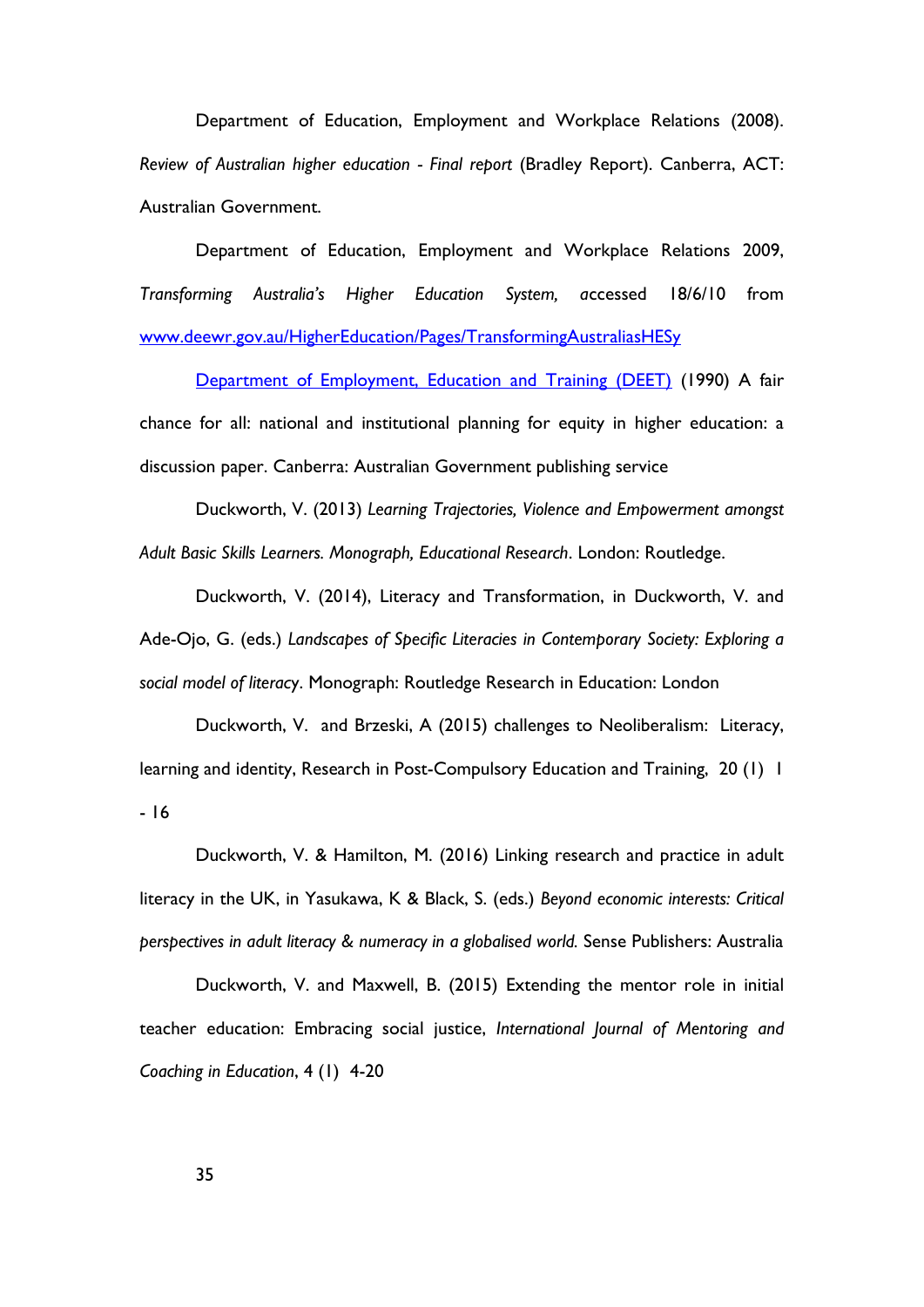Education and Training Foundation http://www.etfoundation.co.uk/supporting/research/fe-workforce-data-reports-2013-14/

Foster, A (2005). Realising the Potential: a review of the future role of further education colleges, London: DfES.

Freire, P. (1996). *Pedagogy of the oppressed*. London: Penguin.

[Gale, T.,](http://eprints.gla.ac.uk/view/author/34620.html) Sellar, S., Parker, S., Hattam, R., Comber, B., Tranter, D., and Bills, D. (2010) *[Interventions Early in School as a Means to Improve Higher Education Outcomes](http://eprints.gla.ac.uk/110207/)  [for Disadvantaged \(Particularly Low SES\) Students.](http://eprints.gla.ac.uk/110207/) Project Report*. Department of Education, Employment and Workplace Relations (DEEWR), Adelaide.

Gee, J. P- (2000). Discourse and sociocultural studies in reading, in Kamil, M. L., Mosenthal, P.B., Pearson, P.D., & Barr, R. (eds.), *Handbook of reading research, Volume III*. Mahwah, NJ: Lawrence Erlbaum.

Goffman, E. (1981). *Forms of Talk*. Oxford: Blackwell

Gorard, S., Smith, E., May, H., Thomas, L., Adnett, N. and Slack, K. (2006) *Review of widening participation research: addressing the barriers to participation in higher education*. Bristol: HEFCE.

Habermas, J. (1974). *Theory and Practice*. London: Heinemann.

Heath, S. (1983). Ways with words: Language, life and work in communities and classrooms. Cambridge: Cambridge University Press.

HEFCE (2013) *Higher education and beyond. Outcomes from full-time first degree study*. 2013/15. Bristol: HEFCE

Irvine, J. J. (2002). In search of wholeness: African American teachers and their culturally specific classroom practices. New York, NY: Palgrave.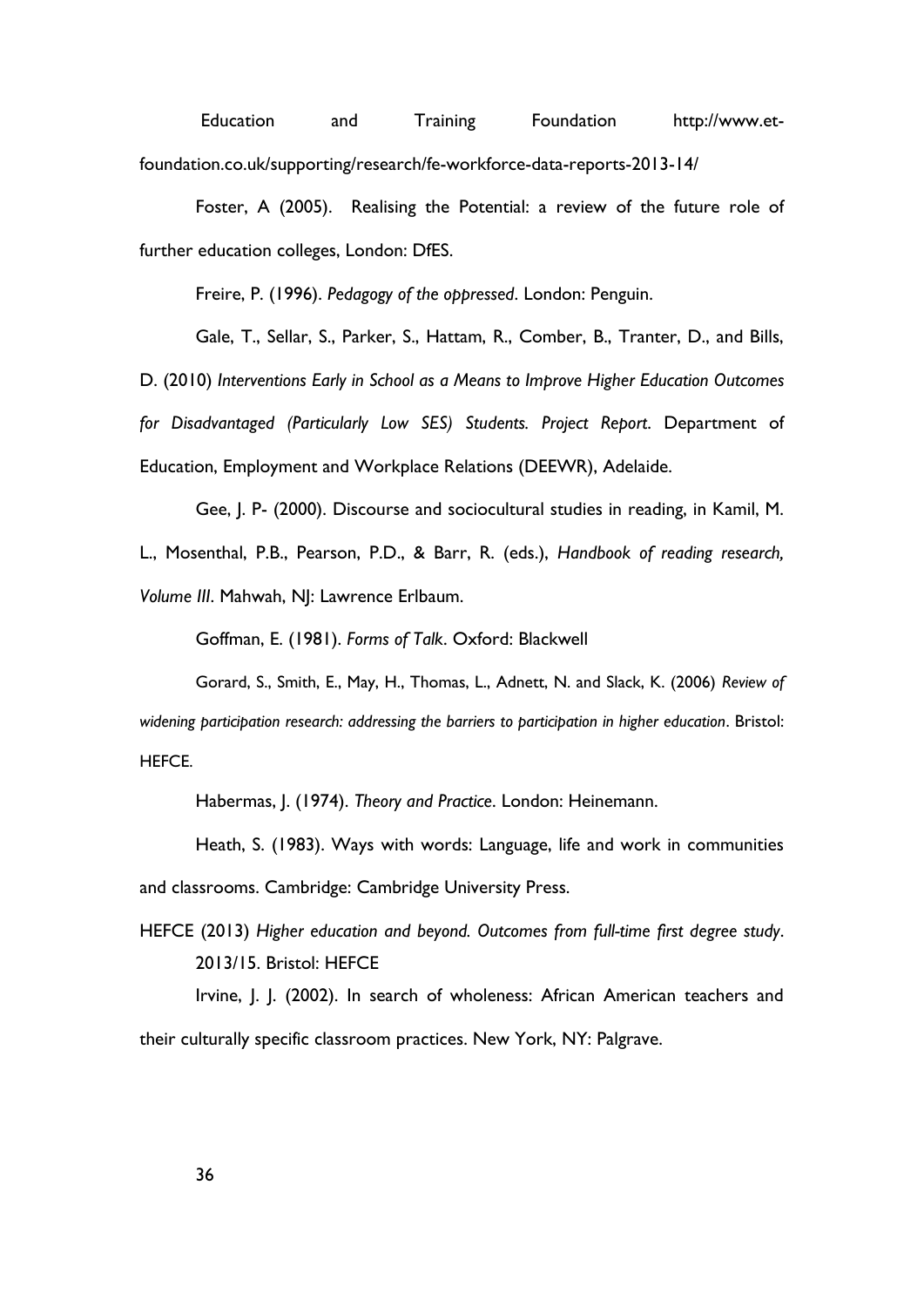Kaehne , A., Maden , M., Thomas , L., Brown, J. and Roe, B. (2014) *Literature Review on approaches and impact of interventions to facilitate Widening Participation in Healthcare Programmes*. Health Education North West

Kelly-Blakeney, E. (2014) Student Experiences of Widening Participation in Initial Teacher Education in Ireland: A Bourdieusian Analysis. Doctor of Education thesis, University of Sheffield

Kemmis, S. (1993) Action Research and Social Movement. *Education policy analysis archives*, *1*, 1.

Kemmis, S. (2001). Exploring the relevance of critical theory for action research: Emancipatory action research in the footsteps of Jürgen Habermas, in Reason, P. & Bradbury, H. (eds.), *Handbook of action research: Participative inquiry and practice* (pp. 91–102). London: Sage

Kemmis, S., & Wilkinson, M. (1998) Participatory action research and the study of practice. *Action research in practice: Partnerships for social justice in education*, 21-36.

Kettley, N. (2007). The past, present and future of widening participation research, *British Journal of Sociology of Education*, *28*(3), 333-347

Kift, S. (2009). Articulating a transition pedagogy to scaffold and to enhance the first year student learning experience in Australian higher education . Final Report for ALTC Senior Fellowship Program. ALTC, Queensland University of Technology. Accessed 20/2/2012 [http://www.fyhe.qut.edu.au/transitionpedagogy/reportsandre/documents/Kift\\_Sally\\_A](http://www.fyhe.qut.edu.au/transitionpedagogy/reportsandre/documents/Kift_Sally_ALTC_Senior_Fellowship_Report_Sep_09.pdf) LTC Senior Fellowship Report Sep 09.pdf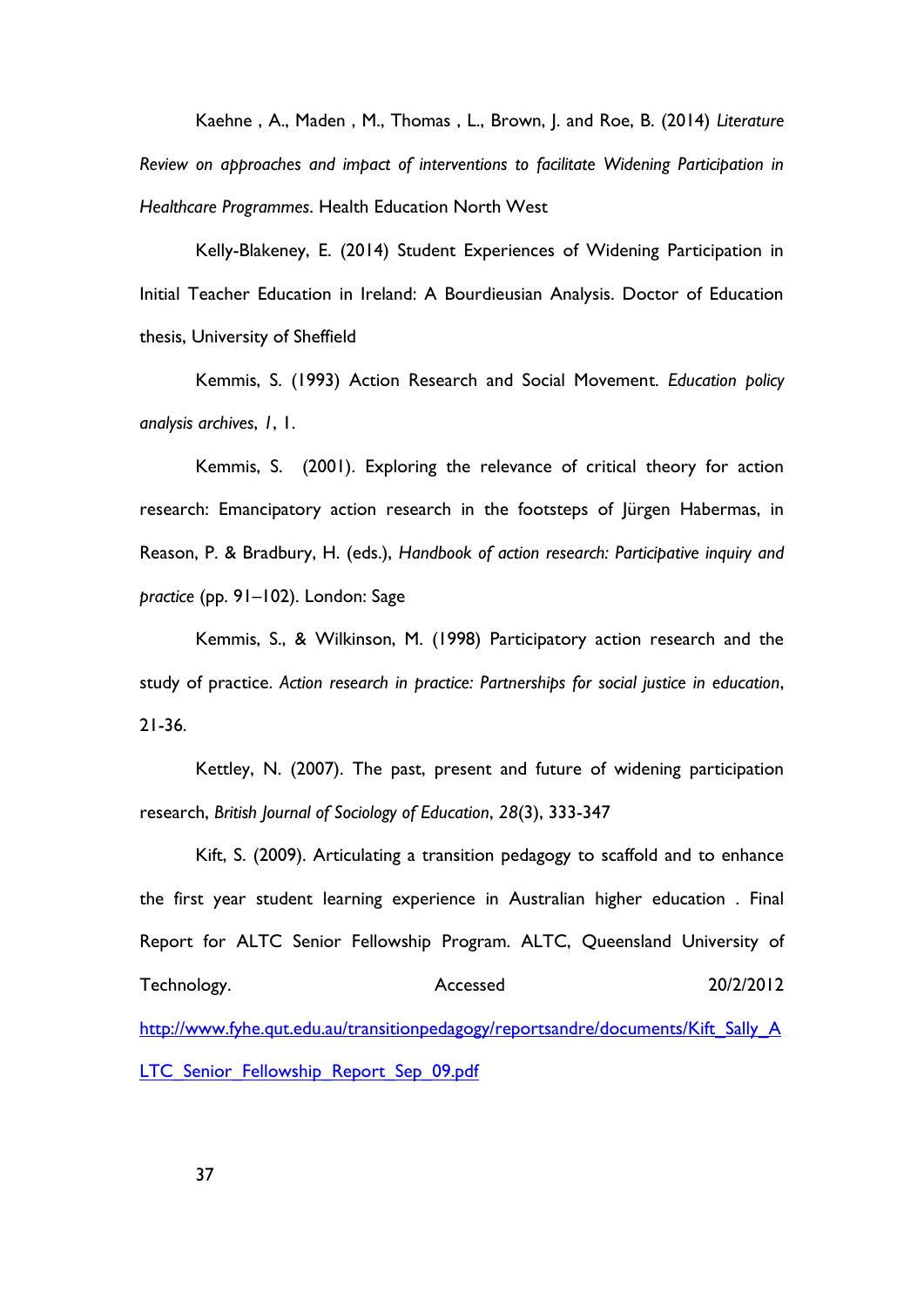Lawler, S. (2004). Rules of engagement: Habitus, power and resistance, in L.

Adkins & B. Skeggs (eds.), *Feminism after Bourdieu* (pp. 110-128). Oxford: Blackwell Publishing.

Manchester City Council's BME Funding & Investment Strategy 2008-2011, Research Report and Findings of Consultation with the BME VCS (29<sup>th</sup> October 2007). *A*ccessed 20/9/11 from

[http://www.mccr.org.uk/downloads/MCCR\\_BME\\_Needs\\_and\\_Priorities\\_Consultatio](http://www.mccr.org.uk/downloads/MCCR_BME_Needs_and_Priorities_Consultation_Report_2007.pdf) [n\\_Report\\_2007.pdf](http://www.mccr.org.uk/downloads/MCCR_BME_Needs_and_Priorities_Consultation_Report_2007.pdf)

Macqueen, S. (2012) Studying the experiences of non-traditional students in teacher education. Paper presented at the joint AARE APERA International Conference, Sydney 2012.

McCulloch, A. and Thomas, L. (2011) 'Widening Participation to Doctoral Study and Research Degrees: Towards a Research Agenda for an Emergent Policy Issue', *Higher Education Research and Development*

McLaren, P. (1989). Life in schools: An introduction to critical pedagogy in the foundations of education. New York: Longman.

Meadmore, D. (1999). Mapping the landscape. In D. Meadmore, B. Burnett & P. O'Brien (Eds.), *Understanding education: Contexts and agendas for the next millenium* (pp. 1-10). Sydney, NSW: Prentice Hall-Sprint Print.

Mills, C. (2008a). Reproduction and transformation of inequalities in schooling: the transformative potential of the theoretical constructs of Bourdieu, *British Journal of Sociology of Education*, *29* (1) 79-89.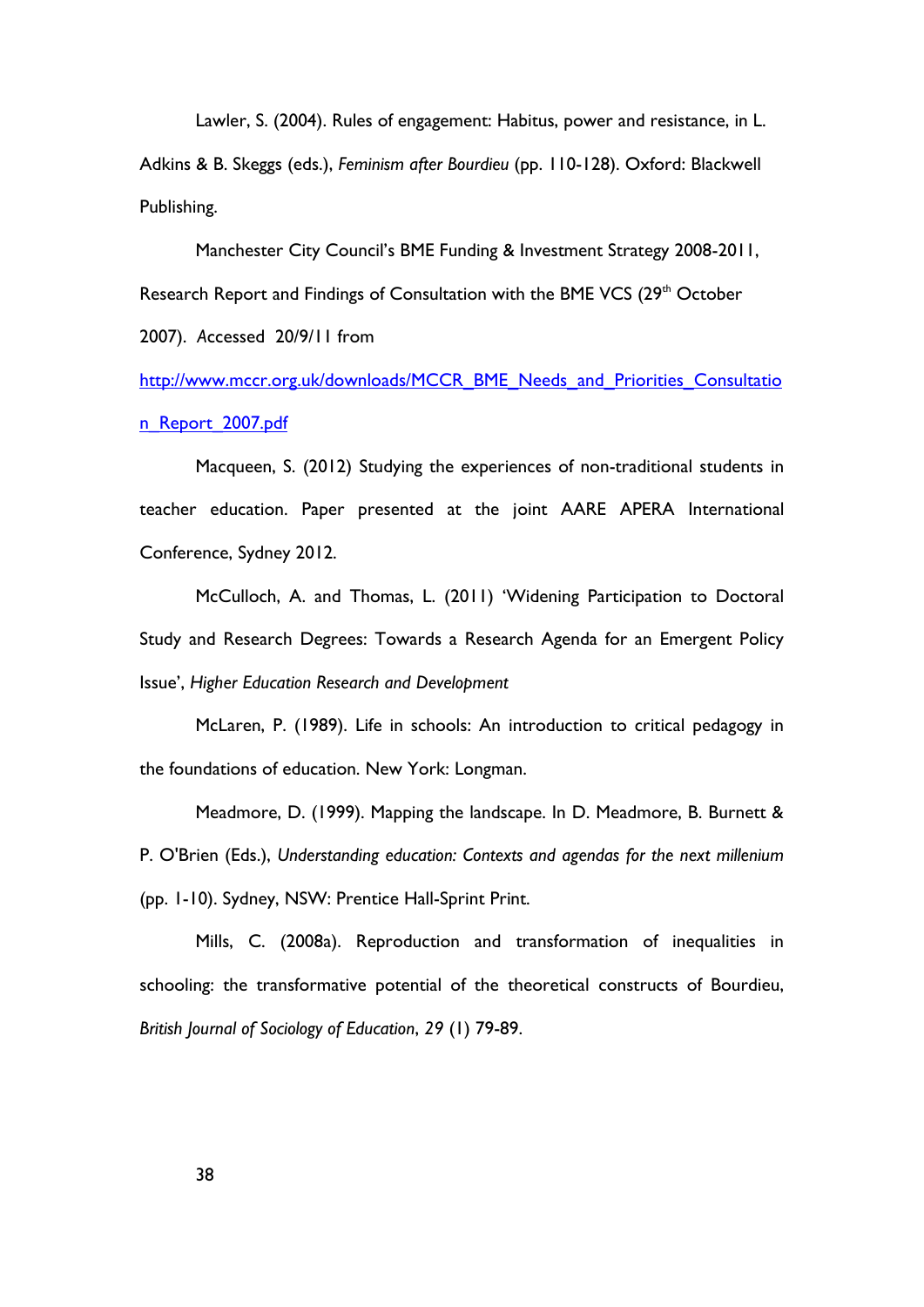Mills, C. (2008b). Making a difference: Moving beyond the superficial treatment of diversity. *Asia-Pacific Journal of Teacher Education,* (4), November 2008, 261–275.

Mills, C., & Gale, T. (2003). Transient teachers: Mixed messages of schooling in regional Australia. *Journal of Research in Rural Education, 18*(3), 145-151.

Mills, C., & Gale, T (2007). *Researching social inequalities in education: Towards a Bourdieuian methodology.* International Journal of Qualitative Studies in Education, 20 (4). pp. 433-447.

Mirra, N. & Morrell, E. (2011). Teachers as Civic Agents: Towards a Critical Democratic Theory of Urban Teacher Development, *Journal of Teacher Education,* 62 (4) 408 – 420.

Moore, J., Sanders, J. and Higham, L. (2013) *Literature review of research into widening participation to higher education.* Bristol: HEFCE

Moran, A (2008) Challenges surrounding widening participation and fair access to initial teacher education: can it be achieved?, Journal of Education for Teaching, 34:1, 63-77

Papen, U. (2005) Adult literacy: more than skills, London: Routledge.

Reay, D. (2006) The zombie stalking English schools: Social class and educational inequality. *British Journal of Educational Studies, 54*(3), 288 – 307.

Reay, D., David, M., & Ball, S. (2001). Making a difference?: Institutional habituses and higher education choice. *Sociological Research Online, 5*(4), http://www.socresonline.org.uk/5/4/reay.html. Retrieved on 15.10.02.

Rissman, B., Carrington, S., & Bland, D. (2013). Widening Participation in University Learning. *Journal of University Teaching and Learning Practice*, *10*(1), 2-23.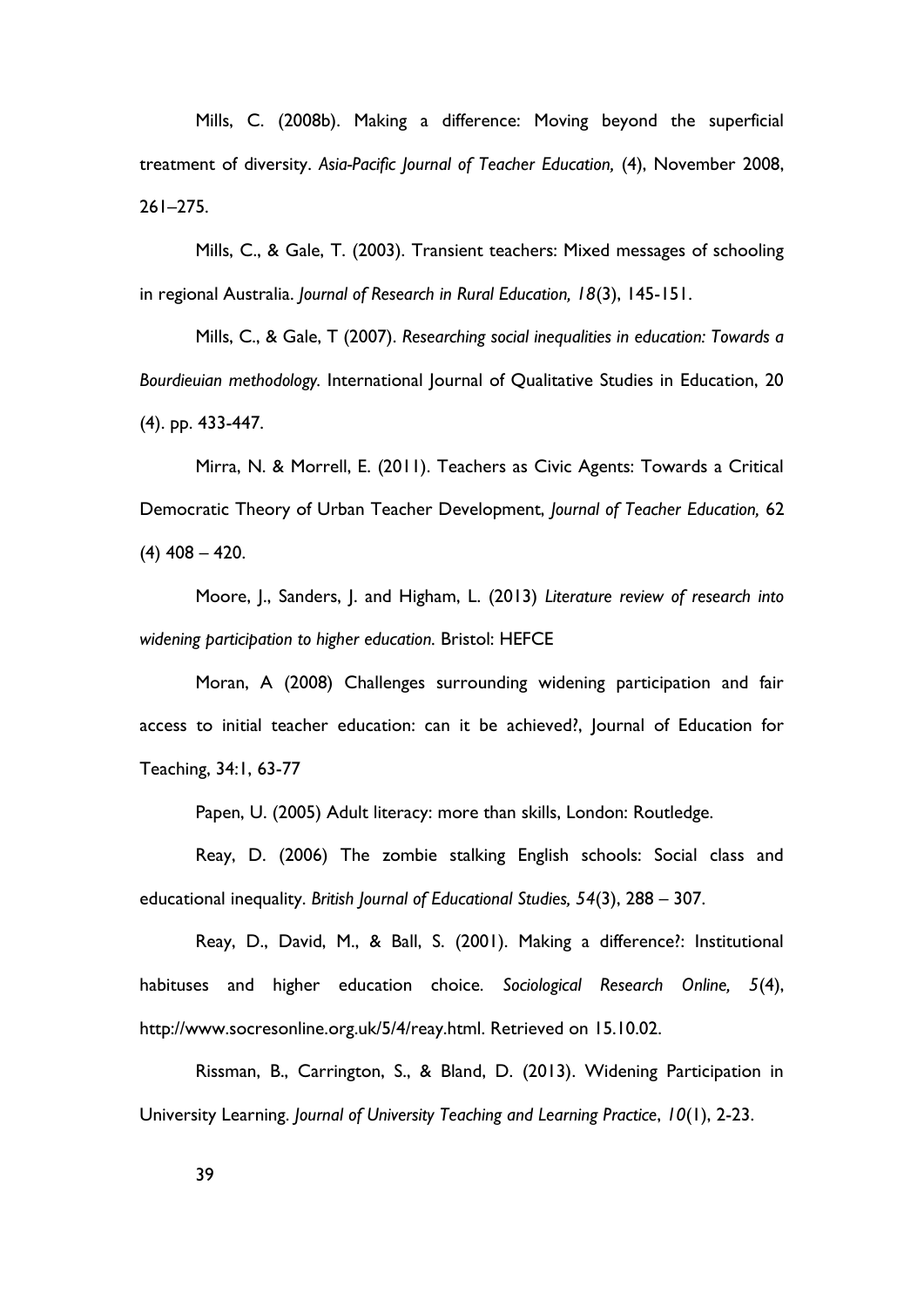Ritchie, D. (2001). Oldham Independent Review: One Oldham One Future

Sellar, S., & Gale, T. (2011). Mobility, aspiration, voice: A new structure of feeling for student equity in higher education. *Critical Studies in Education*, *52*, 115- 134.

Street, B. (1984), *Literacy in theory and practice*. Cambridge: Cambridge University Press.

The Sutton Trust (2008) Increasing higher education participation amongst disadvantaged young people and schools in poor communities. Available at: [http://www.suttontrust.com/research/report-to-the-national-council-for-educational](http://www.suttontrust.com/research/report-to-the-national-council-for-educational-excellence/)[excellence/](http://www.suttontrust.com/research/report-to-the-national-council-for-educational-excellence/)

Thomas, L. (2002) Student retention in higher education: the role of institutional habitus. *Journal of Education Policy*, 17(4), 423–442.

Thomas, L., Bland, D. and Duckworth, V. (2012) Teachers as advocates for widening participation. Widening Participation and Lifelong Learning, 14 (2). pp.40- 58.

Vignoles, A. and Crawford, C. (2009), Access, participation and diversity questions in relation to different forms of post-compulsory further and higher education in David, M. (ed.) *Improving Learning by Widening Participation in Higher Education,* 47-62.

Watson, D. (2006) *How to think about widening participation in UK higher education*. Bristol: HEFCE

Willis, P. (1977). Learning to labour: How working class kids get working class jobs. Aldershot, UK: Saxon House.

40 Woodfield, R. 2014 *Undergraduate retention and attainment across the disciplines*. York: Higher Education Academy